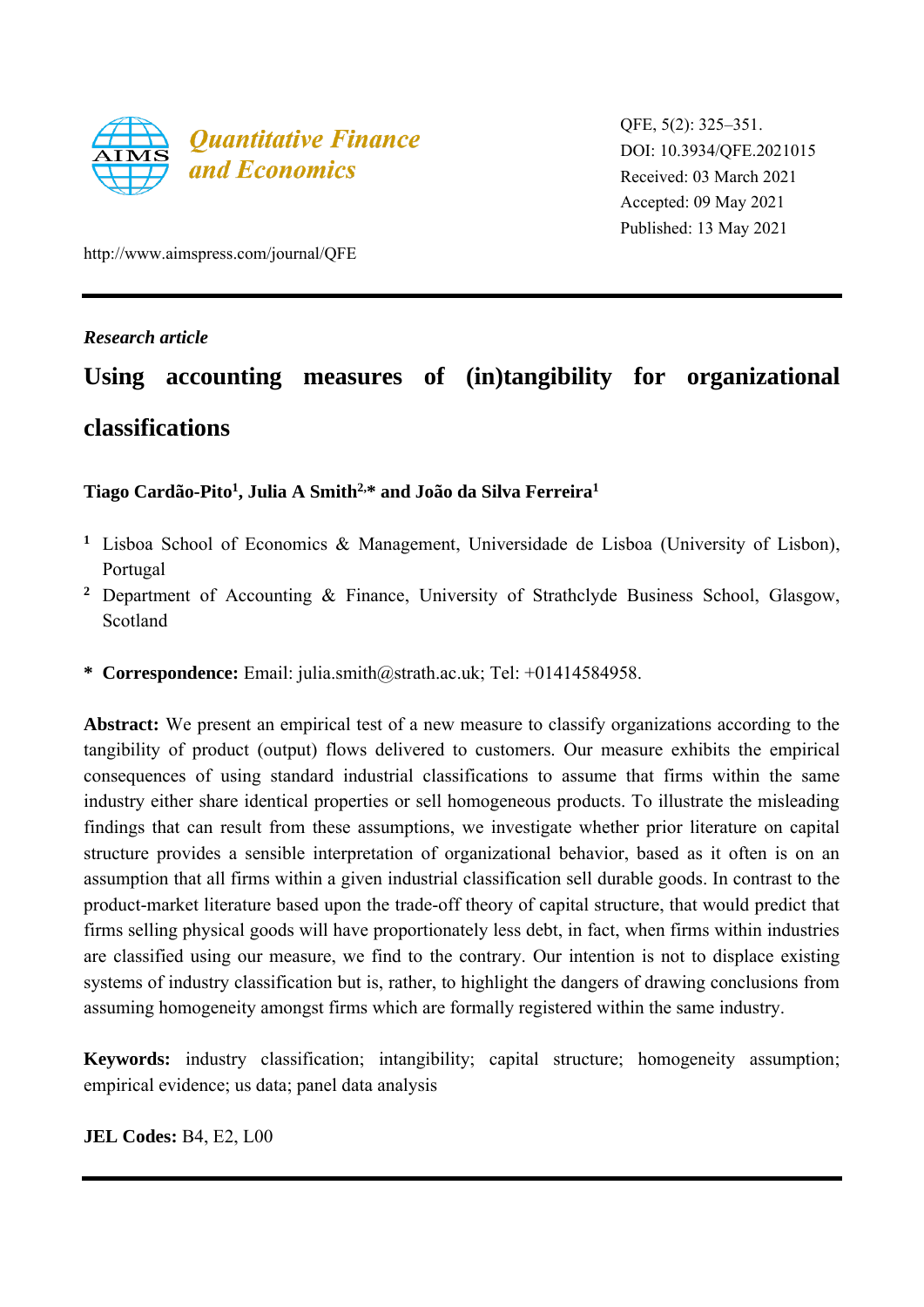Researchers tend to categorize firms as being related by the process of producing and selling a specific goods and/or service. Any given firm is quantitatively described as belonging to a group of firms registered within a given industry (McNally & Eng, 1980; Shi et al., 2017). However, industries can have highly complex systems (e.g. Tether, 2003), and industry classification is not binary (Peneder, 2002); there are hundreds of 4-digit and dozens of 2-digit SIC [Standard Industrial Classification] codes.<sup>1</sup> If we use a simple binary variable to identify a firm's characteristics we assume that firms registered in that industry either share similar properties or sell homogeneous products (Draper, 1975; Evangelista et al., 2015; Scellato, 2007). Hence, we fail to incorporate the richness and diversity of many organizational forms that can exist in the same industry, leading to potentially misleading conclusions.

An alternative stream of research identifies the intangible elements necessary for economic production as intangible assets or knowledge (Hunter et al., 2012; Penman, 2009; Marrocu et al., 2012; Mathews, 2003; Wines & Ferguson, 1993). Furthermore, the production of services and other intangible products might be observed in almost every industry (Cardao-Pito, 2010, 2012a, 2012b, 2016, 2017; Penman, 2009). The production of intangible and semi-intangible products may require properties that are distinguishable from the production of physical goods in an industry, classified according to the tangibility of their product (output) flows (e.g. Penman, 2009; Shostack, 1977; Zeithmal et al., 1985; Tether et al., 2001; Miles and Tether, 2001; Tollington and Spinelli, 2012; Santamarıa et al., 2012).

We propose a new measure of firms, classified according to the tangibility of their product (output) flows to customers (Cardao-Pito, 2010, 2012a, 2012b, 2016, 2017). This allows us to: (i) measure the tangibility of product flows at the firm level, by their *observable* tangibility (e.g. cost of goods sold, or amortizations of physical investments); and (ii) deduce immateriality through the absence of observable tangibility.<sup>2</sup> It is clear that a firm selling services is selling intangible products, from an accounting standpoint (Hunter et al., 2012; Lev et al., 2009; Penman, 2009; Wines & Ferguson, 1993), and that a firm selling physical goods, such as cars or clothes, is selling tangible products. The merit of this paper is in its ability to classify those firms which fall into the middle ground; that is, those selling a combination of both services and physical goods, or products that are mixed in themselves (Coombs et al., 2003).

To illustrate the potential of our new measure, we revisit well-established research in capital structure theory, which has suggested that firms selling durable goods should be lower leveraged than others. This claim derives from the trade-off theory of capital structure, which suggests that capital structure and organizations would be irrelevant in a supposedly "perfect market". However, because markets are "imperfect", there would be a trade-off between the benefits and costs of debt. According to this theory, firms consider this trade-off in reaching an optimal capital structure. Because they require greater physical infrastructures, required by their tangible products, durable

<sup>&</sup>lt;sup>1</sup>The full list of SIC codes can be found at https://www.osha.gov/pls/imis/sic\_manual.html.

<sup>2</sup>On a related theme, see Lev et al.'s (2009) interesting discussion of "organizational capital".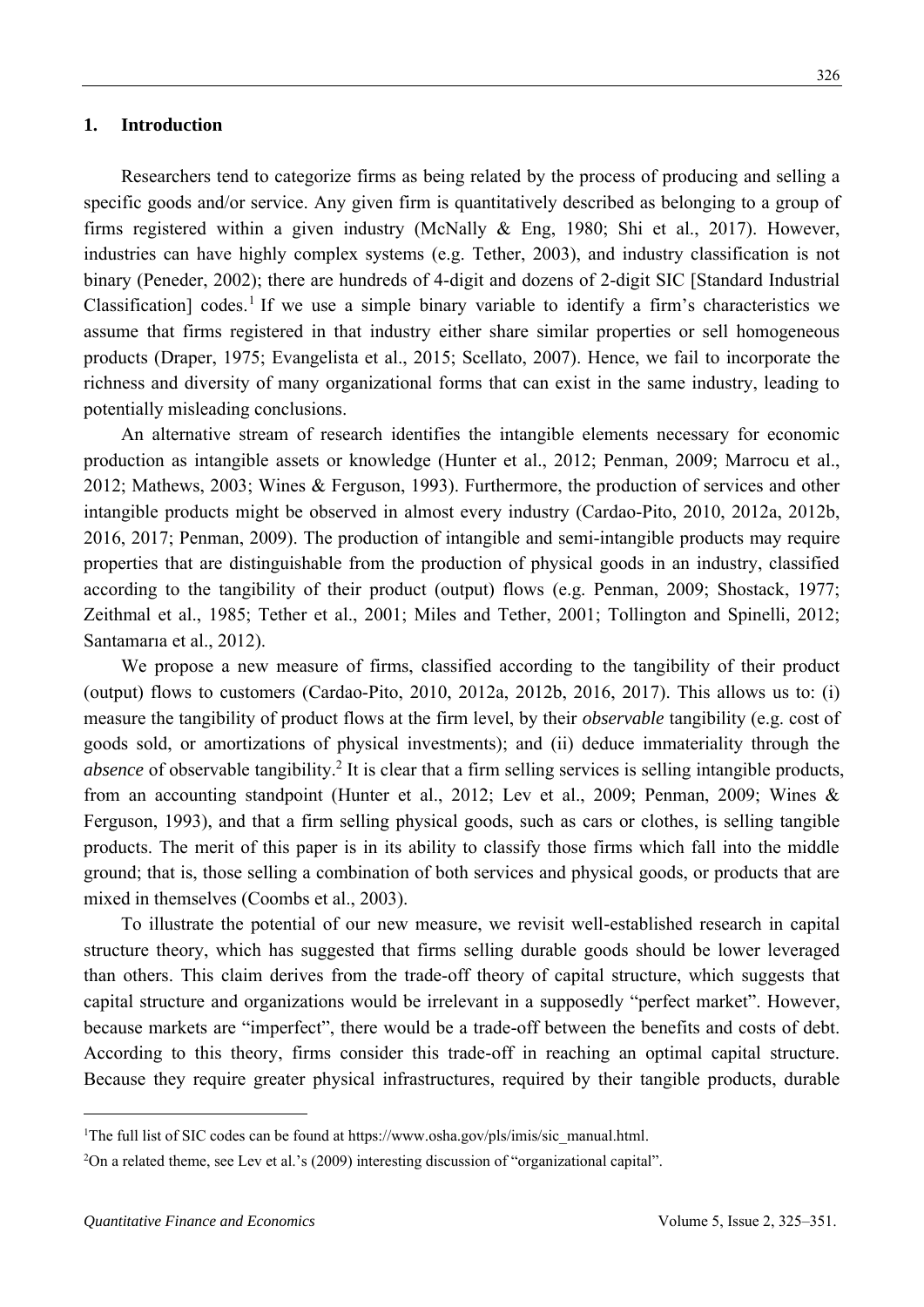goods firms have higher bankruptcy, liquidation and financial distress costs. Therefore, if trade-off theory is correct, these firms would be expected to have proportionately less debt in their capital structure (Modigliani & Miller, 1963; Baxter, 1967; Frank & Goyal, 2009; Miller, 1977; Schleifer & Vishny, 1997; Titman, 1984; Titman & Wessels, 1988; Banerjee et al., 2008; Shi et al., 2017).

Several researchers have claimed evidence for this claim, using SIC codes to describe firms, but our new measure allows for clearer observation of the heterogeneity among firms within industries, which was previously impossible. Hence, we can investigate whether prior literature provides a sensible interpretation of organizational behavior, in assuming that all firms within a given SIC classification sell homogenous durable goods. Making reference to well-cited studies, we demonstrate that researchers may reach misguided inferences because of their assumption that firms formally registered within one industry should automatically share homogeneous features (Arce et al., 2015). We use specific papers to illustrate analyses undertaken using SICs, but appreciate that other work could equally be tested in this manner.

## **2. Review of the literature**

## *2.1. Using industry classification to predict a firm's capital structure*

The use of Standard Industrial Classifications (SICs), persists today in quantitative research (Abor, 2007; Arce et al., 2015; Bhabra et al., 2008; Byard et al., 2017; Chan et al., 2007; Consoli & Elche, 2013; Dedman et al., 2009; Evangelista et al., 2015; Frank & Goyal, 2009; Glosser and Golden, 2005; Kaplinsky & Santos-Paulino, 2006; Mackay and Phillips, 2005; Orhangazi, 2008; Rauh and Sufi, 2012; Stadler and Nobes, 2014; Wang, 2009). However, this is to neglect the complexity that exists in actual industries, which might lead to inaccurate conclusions. We present below an example of capital structure research, which remains topical in academic literature (e.g. Al-Najjar and Hussainev, 2011; Cambini and Rondi, 2012; Jacob et al., 2011; Khalid, 2011; Korteweg, 2010; Mateev and Ivanov, 2011; Seelantha, 2010; His et al., 2017; Titman, 2002; Titman and Tsyplakov, 2007; Ughetto, 2008).

The claim regarding SIC codes that we test here is made by a number of researchers: viz. that firms selling durable goods will be lower leveraged than others (Titman, 1984; Titman and Wessels, 1988; Banerjee et al., 2008). While some now acknowledge that additional factors impact a firm's capital structure (e.g. Fan et al., 2012; Korteweg, 2010), we argue that others are still making inappropriate use of methods of industry classification. Researchers such as Acha et al. (2004) have attempted to incorporate more detailed industry classifications into their analysis, but they remain reliant upon SIC codes, because "they are the most widely available industry classifications covering our sample period" (Chava and Jarrow, 2004).<sup>3</sup>

<sup>&</sup>lt;sup>3</sup>Note that these authors then merge 10 classifications into 4 (miscellaneous; manufacturing  $\&$  mineral; transportation, communication  $\&$  utilities; and finance, insurance  $\&$  real estate), for ease of analysis, but in detriment to a more refined piece of work.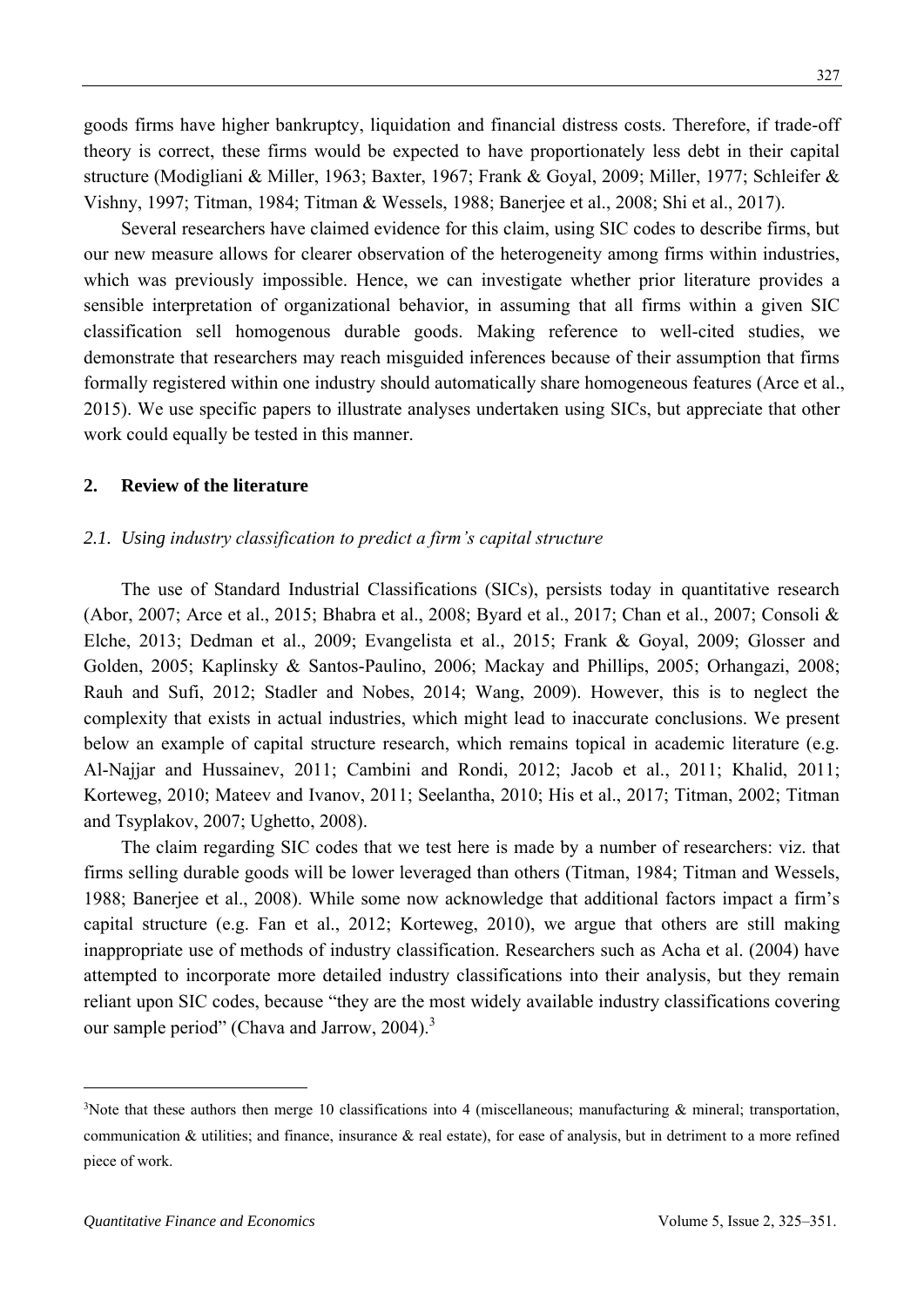#### *2.2. Should durable goods firms have less debt?*

Our example comes from a series of studies used to defend the trade-off theory of capital structure, originating in Modigliani and Miller's (1958) seminal work (Titman, 2002), assuming the irrelevance of operating decisions; i.e., the left-hand side of the balance sheet is irrelevant to its righthand side, and vice versa. However, we know that capital structure is not empirically irrelevant and is strongly correlated with other economic characteristics of firms (e.g. assets, profitability, Rajan and Zingales, 1995). To explain the empirical significance of capital structure, Modigliani and Miller (1963) introduced their trade-off theory, arguing that, in a "perfect market", capital structures and organizations would be irrelevant. However, because "markets are imperfect", there is a trade-off between the benefits and costs of debt. Firms assess this trade-off to reach an optimal capital structure. Accordingly, there are three leading market imperfections: taxes and regulations; transaction costs of financial distress and bankruptcy; and agency costs (see also Modigliani and Miller, 1963; Baxter, 1967; Miller, 1977; Shleifer and Vishny, 1997).

The claim that firms selling durable goods should have less debt than others is used in previous research to support the trade-off theory of capital structure, as the importance of products (as captured by SIC codes) is said to be indirectly reflected in a firm's liquidation and/or bankruptcy costs (Titman, 1984). In this way, Titman's (1984) objective was to explore "one source of contracting costs … [and therefore 'market imperfections'] … which is indirectly related to bankruptcy (and liquidation costs)".

## *2.3. Why investigate whether firms selling durable goods are actually lower leveraged?*

Several aspects of trade-off theory have already been empirically refuted. For instance, it has been found that firms with higher profitability tend to have less debt (e.g. Rajan and Zingales, 1995; Dempsey, 2013, 2014; Fama and French, 2002). This is contrary to the trade-off prediction that more profitable firms will borrow more in order to obtain tax benefits. Furthermore, surveys of financial managers show that practitioners do not always adhere to capital structure theories of financial economics (Beattie et al., 2006; Cohen and Yagil, 2007; Correira and Cramer, 2008; Graham and Harvey, 2001; Volpe and Woodlock, 2008).

Titman's (1984) paper is a theoretical contribution, which does not empirically test its predictions. That falls to subsequent papers (e.g. Banerjee et al., 2008; Kale and Shahrur, 2007; Titman and Wessels, 1988), which follow the same reasoning to interpret their empirical findings. However, these authors studied firms listed on stock exchanges, and we know that the liquidation or bankruptcy of a firm listed on a stock market is not a frequent event. <sup>4</sup> For instance, Chava and Jarrow (2004) studied listed American companies over the period 1962–1999, finding that the mean yearly bankruptcy, as a percentage of total active firms, was merely 0.65% (median: 0.56%). As the risk of bankruptcy for listed firms seems to be low, provision for financial distress might not be a priority.

<sup>&</sup>lt;sup>4</sup>The same might not apply to firms that are not listed in capital markets.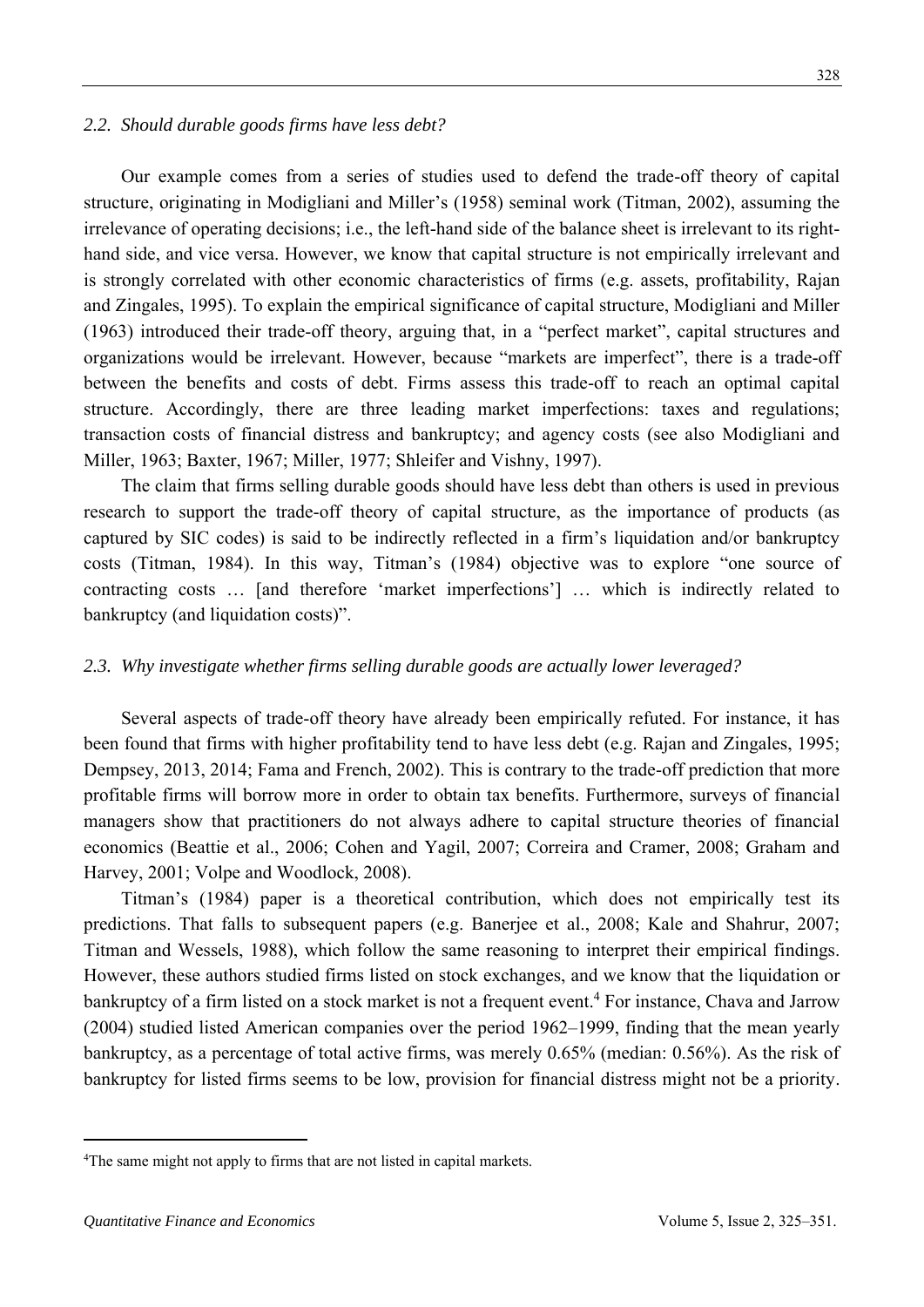Further, Andrade and Kaplan (1998) argue that financial distress is negligible for firms that do not face adverse economic shocks, even if they are highly leveraged.

In exploring Titman's (1984) predictions that firms selling durable goods are lower leveraged, Titman and Wessels (1998) identify durable-good-selling firms by including "a dummy variable equal to one for firms with SIC codes between 3400 and 4000 (firms producing machines and equipment) and zero otherwise as a separate attribute affecting the debt ratios". By definition, all firms registered within these industries therefore produce machines and equipment and, according to Titman and Wessels (1988) "firms manufacturing machines and equipment should be financed with relatively less debt" (in comparison to firms that do not produce machines and equipment). Banerjee et al. (2008) accept and replicate this use of a binary measure of industry classification in their own subsequent work.

While the use of SIC codes is recognized and common-practice, we argue that it ignores the possibility of firms operating across sectors, for example, by providing a combination of both manufactured products and associated services, or other intangible products (Coombs et al., 2003; Cardão-Pito, 2010, 2012a, 2012b, 2016; Hunter et al., 2012; Penman, 2009; Tollington and Spinelli, 2012). It is possible that, within the same industry, firms can exhibit extreme heterogeneity in the products they sell, or the intangible assets, such as labor, they possess (Glosser & Golden, 2005). This point is ignored by those who also fail to consider the substantial heterogeneity among industries. Further investigation is justified into why physical-good intensive firms that require substantial investments in machinery, plant, equipment, stock of goods, and raw materials need less debt than semi-intangible or intangible-product-intensive firms which, having fewer material requirements, could be more easily self-financed.

The relationship between product flows and a firm's capital structure is reinforced by the operational needs inherent in the materiality of the flows of products carried through commercial transactions (Cardao-Pito, 2010, 2012a, 2012b, 2016, 2017). For instance, we cannot simply dismiss the fact that, in order to produce an automobile, a firm not only requires heavyweight machinery, storage facilities and quite tangible raw materials, but also intangible flows of work associated with the production of such machines; whereas in order to provide an intangible service, another firm might need only convenient space and a few employees.

This need for additional operational inputs is not considered explicitly by earlier work in financial economics. On the other hand, interdisciplinary literature on the subject of products and their definitions does consider whether or not physical products, such as food or cars, can be distinguished from intangible products, such as services or software (Cardao-Pito, 2010, 2012a, 2012b, 2016, 2017; Hunter et al., 2012; Levinthal, 2006; Lovelock and Gummeson, 2004; Lovelock and Wirtz, 2011; Miles and Tether, 2001; Nelson and Winter, 1982; Parasuraman et al., 1985; Penman, 2009; Rathmell, 1966; Santamarıa et al., 2012; Tether et al., 2001; Winter, 2006; Zeithmal et al., 1985). Further, it is acknowledged that products can be classified according to their degree of tangibility (Shostack, 1977), ranging from those observed to be "tangible dominant" (e.g. salt or soft drinks) to those which are "intangible dominant" (e.g. services, such as consulting or teaching). Shostack's classification of products according to their intangibility is reproduced in Figure 1, with products appearing on a continuum from "tangible dominant" to "intangible dominant". In the middle of the scale are products that include both tangible and intangible elements. For example, the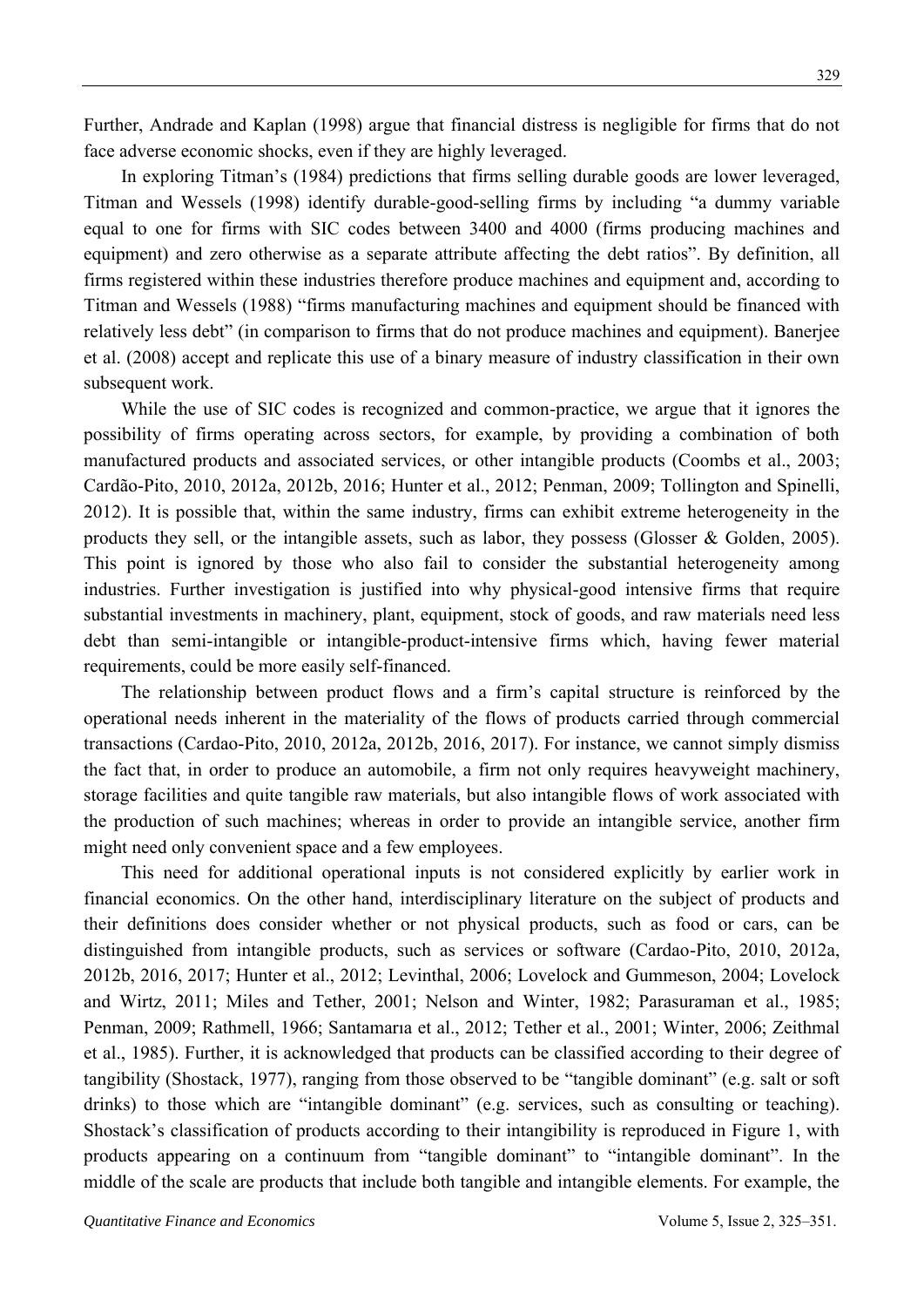provision of meals in fast-food outlets requires a combination of tangible products (viz. food and drink) and intangible services, such as waitressing and marketing. Figure 1 does not have a Y-axis, because Shostack advanced a theoretical system for classifying products according to their tangibility without addressing the question of its measurement. He classified soft-drink companies, such as Coca-Cola and Pepsi-Cola, on the tangible-intensive side of products. However, our new measurement system shows that the business models of such firms are highly dependent on intangible components; for instance, on marketing or brand awareness. Likewise, although Shostack classified airline companies on the intangible-dominant side of the product continuum, airlines are highly dependent upon physical elements such as planes, airports, and expensive jet fuel.





Intangible flow theory (Cardao-Pito, 2010, 2012a, 2012b, 2016, 2017) was developed as a means of appreciating that flows of material elements (such as physical goods or cash) are consummated by human related intangibles (Peneder, 2002). Compare, for example, Becker (1962), who discusses the importance of investing in human capital (Peneder, 2002). Marrocu et al. (2012) show how intangible, or knowledge-based, capital (viz. "information" or "communication flows") affects a firm's productivity. And Mathews (2003) discusses a resource-based view of firms and the economy, which captures the dynamics and change of intangible, as well as tangible, assets and goods (e.g. "service flows"). These intangible flows cannot be precisely appraised at an actual, or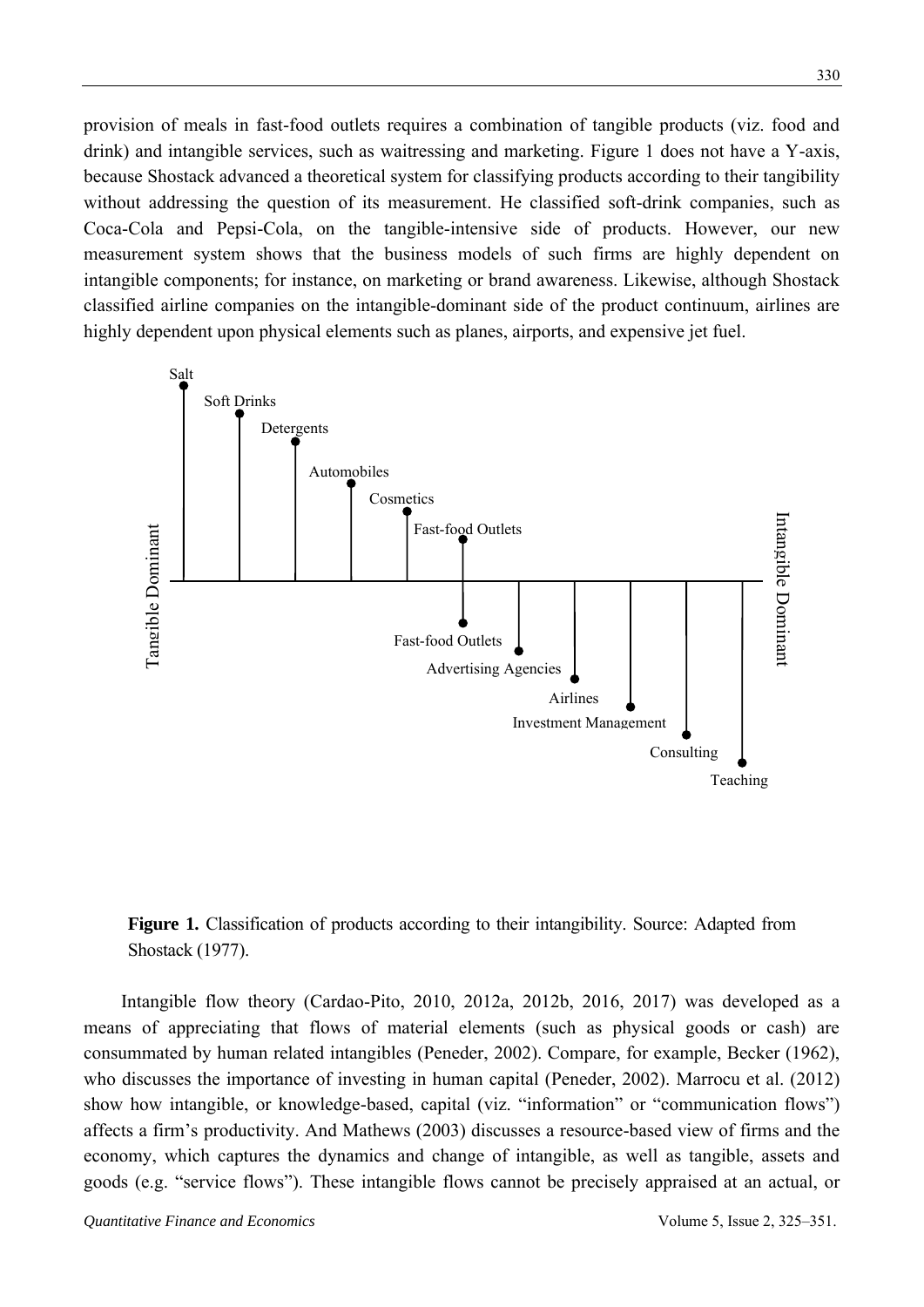even an approximate value, and have properties precluding their classification as either assets or capital. This theory uses the "precision" approach to define tangibility, as something which can be identified with precision, and not simply because it can be touched, as in an alternative definition.<sup>5</sup> Cash flows which occur at a precise moment in time are deemed to be highly tangible, whether or not a digital means of payment is involved (e.g. by credit card, or through an on-line transaction). On the other hand, predictions about eventual future cash flows are considered to be highly intangible, where they cannot be established with precision. Furthermore, the theory accepts that we can never measure intangibility. Instead, the best we can do is to transform previously intangible dimensions into tangible dimensions, by measuring them with precision; hence the paradox of measuring intangibility (Bloom, 2009).

To summarize the mechanics of intangible flow theory (Cardao-Pito, 2010, 2012a, 2012b, 2016), consider the example of a customer who buys a product from an organization. The customer, through his actions enters into a chain of intangible flows. For example, the organization places an advertisement about the product (information flow), and the customer reads the advertisement (communicational flow). He then goes to the store to buy the product from a sales assistant (service flow), who enters the storage room to retrieve the particular item (work flow). At the same time, the customer will enter a tangible flow process, in exchanging tangible cash for the physical good and the associated service provided. Alternatively, we might consider the case where a customer pays for a tangible flow in the form of a physical good, or for an intangible product in the form of a service, or a mixed product in the form of a mixture of physical good and service, or a hybrid product.

For a large sample of organizations, observed over a long period of time, Cardao-Pito (2010) discovered that the tangibility of product flows is systematically (and positively) associated with capital structure. His findings are not compatible with the prediction that firms selling physical goods should be lower leveraged, if we accept that durable goods must be highly tangible. We therefore adopt the measure of operating intangibility to investigate whether the firms analyzed by the likes of Titman and Wessels (1988) and Banerjee et al. (2008) are actually physical good intensive firms. We propose that, if our analysis allows us to identify the subsample of firms that are physical-good intensive, we would then wish also to examine whether those firms have more or less debt in their capital structure than others, in order to compare our results with prior research on capital structure in organizations (Findlay & Williams, 1987).

## **3. Materials and method**

#### *3.1. Identification of empirical variables*

Considering the possible complexities of goods and services that can occur, the interesting question arises as to how we might classify corporations according to the tangibility of the flows of products they provide to their customers. The concept of operating tangibility aims to address this

<sup>5</sup> **tangible** *adj*. capable of being touched; affecting the sense of touch; touchable (*Oxford English Dictionary*, 2012; OED.com).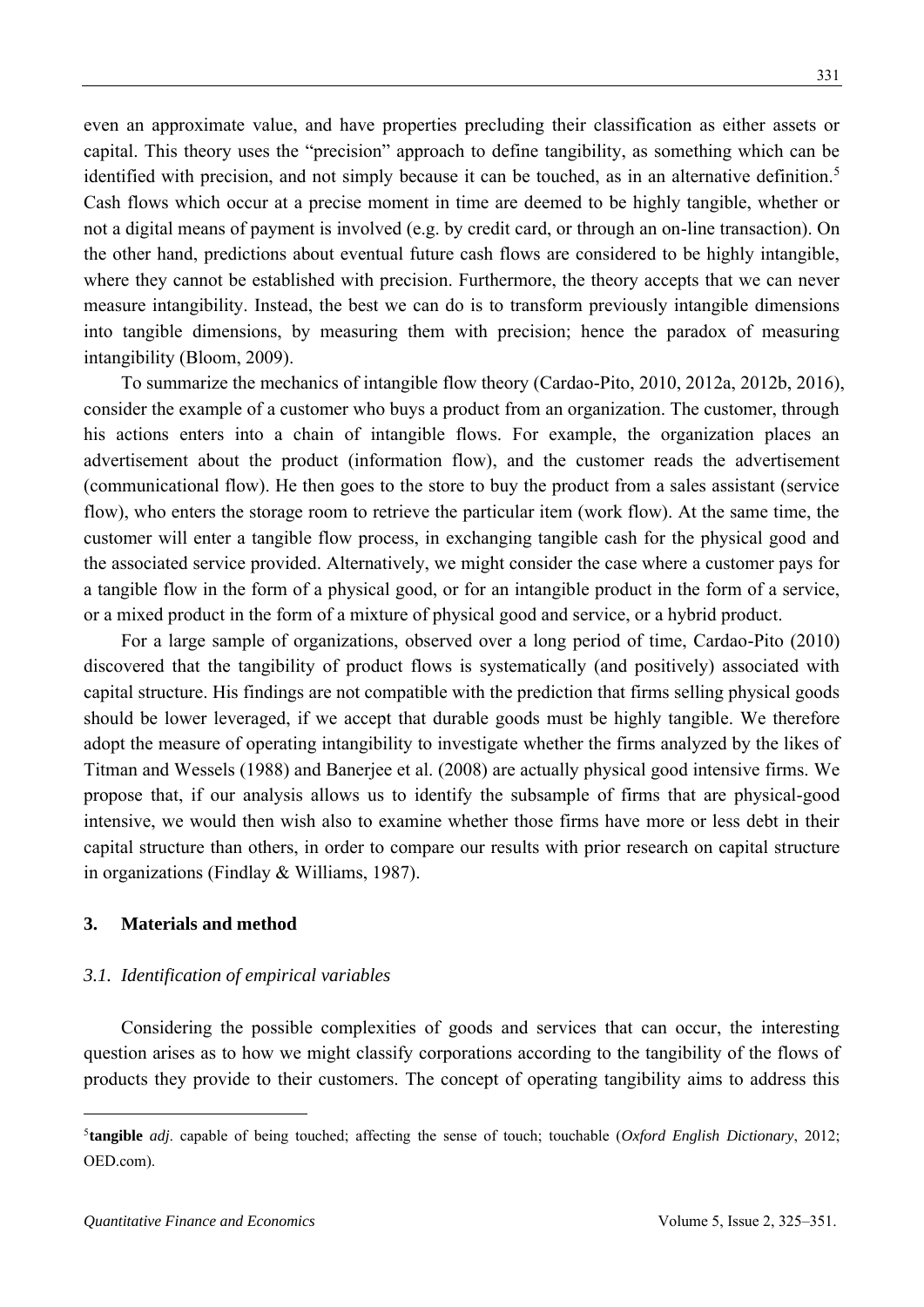question by considering the weight that intangible activities carry in the productive process of an organization. Operating intangibility is inferred through the absence of tangibility in the total operating costs, in the form of cost of goods sold and amortizations of property, equipment and facilities. Specifically, it may be measured as follows:

Level of operating intangibility 
$$
(LOI)
$$
 =  $\frac{\text{Total intangible related expenses}}{\text{Total operating expenses}}$  (1)

$$
= 1 - \frac{\text{Total non-intangled expenses}}{\text{Total operating expenses}} \tag{2}
$$

Costs of goods sold + amortizations and depreciations of tangible long-term assets

\n
$$
+ \text{other tangle expenses}
$$

\nTotal operating expenses

\n(3)

In Equation (3) above we capture the weight that intangible related expenses (e.g. selling, R&D, administration, marketing, personnel expenses) carry of total operating costs. Thus we can infer a firm's level of operating intangibility, from the financial data readily available in its balance sheet and/or income statement. As we explain above, intangibility cannot be measured using a "precision" approach. Instead, here we use relevant tangible elements as a proxy for the intangibility of operating product flows. Xl4me.

Another key variable in this study is *DEBTLEVERAGE*, which describes the proportion that debt carries in the capital structure of firms [leverage]. We divide total debt by total capital (debt plus equity) and study the relationship between *LOI* and *DEBTLEVERAGE* vis-à-vis previous findings of the product market literature described above. We use control variables to report mediating effects, which make reference to standard research in capital structure studies (e.g. Khalid, 2011; Mateev and Ivanov, 2011; Baker and Wurgler, 2002; Dempsey, 2013, 2014; Fama and French, 2002; Rajan and Zingales, 1995). These are as follows:

1. *LOI* = general proxy for the *Level of Operating Intangibility* [1 – (cost of goods sold + amortization and depreciation of fixed assets)/(total operating expenses)].

- 2. *DEBTLEVERAGE* = ratio of total debt to equity plus total debt.
- 3. *INTANGIBLE\_ASSETS* = ratio of intangible assets to total assets on the balance sheet.

4. *SIZE* = the log of firm's sales, after sales values have been deflated by the consumer price index (CPI). The CPI data were obtained from the Reuters' Datastream database (*Datastream International*).

5. *CAPEX\_PPE* = capital expenditure on property, plant & equipment, expressed as a fraction of total assets.

6. *PROFITABILITY* = net income/total assets.

7. *MARKET TO\_BOOK* = (market value of equity)/(book value of equity).

To enable replicability testing, Appendix A explicitly identifies the data-mnemonics to create these variables from the merged CRSP-COMPUSTAT industrial database.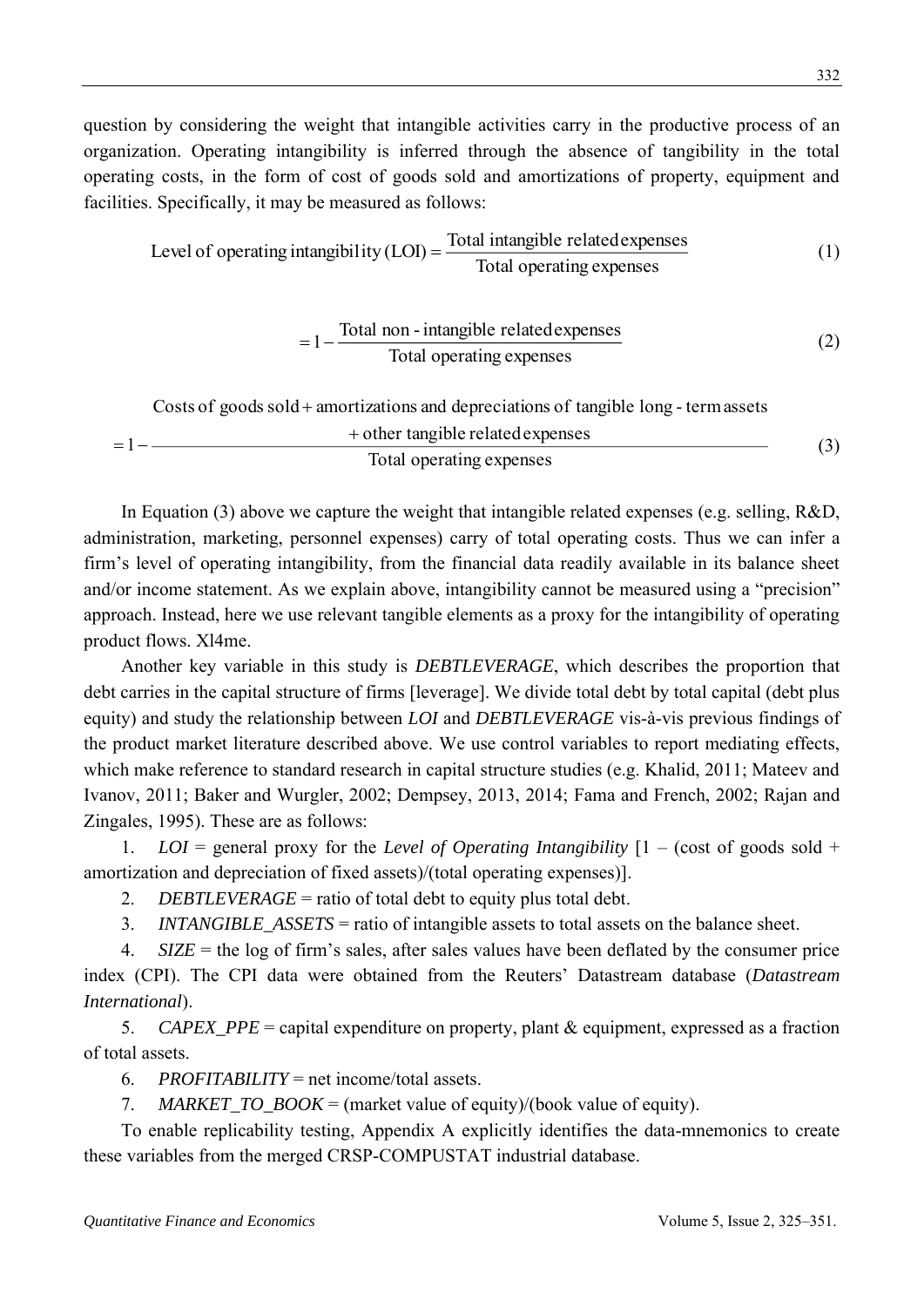#### *3.2. Empirical testing*

To confirm our findings we used a number of procedures, which produced similar results, including: Fama & Macbeth (1973) regressions with Newy & West (1987) t-values (creating yearly regressions for each of the 41 years, and a final averaged regression model), with several control variables; and random effects models, using general least squares, and maximum likelihood estimators. To examine whether our findings are being driven by extreme observations, we repeated the tests on a sample with outliers omitted. We eliminated extreme observations for size, profitability, leverage, market-to-book, investments in tangible fixed assets and intangible assets which fell into the top or bottom 1% of observations. When reporting regressions, we describe the results both with and without outlier observations. Moreover, we describe residual behavior for each regression.

## *3.3. Data*

Our findings are based upon all usable industrial data observations in the merged CRSP-COMPUSTAT database<sup>6</sup> for firms listed on the three major US stock exchanges, namely NYSE, AMEX and NASDAQ, during the years 1966–2006. To compute our key variable, *LOI,* according to the definition above, we have excluded observations with missing values in the variables necessary to compute this variable *LOI*. We also exclude observations with either missing or negative values for total assets, debt or equity.

A total of 97,660 observations fulfil the conditions for the variables employed in this study. Of these observations only 5 observations (= 0.005%) were deleted because *LOI* could not be computed, or was located outside the interval [0,1]. The number of LOI observations outside the expected interval is tiny, hence not materially relevant. The main sample contains annualized data for 9607 firms, or 97,655 observations in total. This paper reports the findings obtained from this sample. Table 1 presents descriptive statistics for these variables. The LOI variable has a mean value of 0.263 and standard deviation of 0.166 for the full sample, which is to say that the sample's firms devote on average 73.7% of their operating costs to costs with goods sold and amortizations and depreciations.

| <b>Variable</b>            | <b>Mean</b> | Std. Dev. | $25th$ Pctl. | <b>Median</b> | 75 <sup>th</sup> Pctl. |  |
|----------------------------|-------------|-----------|--------------|---------------|------------------------|--|
| <i>LOI</i>                 | 0.263       | 0.166     | 0.140        | 0.230         | 0.350                  |  |
| <i><b>DEBTLEVERAGE</b></i> | 0.320       | 0.236     | 0.116        | 0.308         | 0.483                  |  |
| <b>INTANGIBLE ASSETS</b>   | 0.064       | 0.124     | 0.000        | 0.006         | 0.067                  |  |
| <b>SIZE</b>                | 5.713       | 1.867     | 4.361        | 5.564         | 6.909                  |  |
| CAPEX PPE                  | 0.070       | 0.076     | 0.023        | 0.050         | 0.092                  |  |
| <b>PROFITABILITY</b>       | 0.064       | 0.190     | 0.020        | 0.054         | 0.090                  |  |
| <b>MARKET TO BOOK</b>      | 3.528       | 73.553    | 1.055        | 1.693         | 2.792                  |  |
|                            |             |           |              |               |                        |  |

**Table 1.** Variables used in the study.

<sup>6</sup> *Source*: CRSP, Center for Research in Security Prices. Graduate School of Business, The University of Chicago [2006]. Used with permission. All rights reserved. www.crsp.uchicago.edu.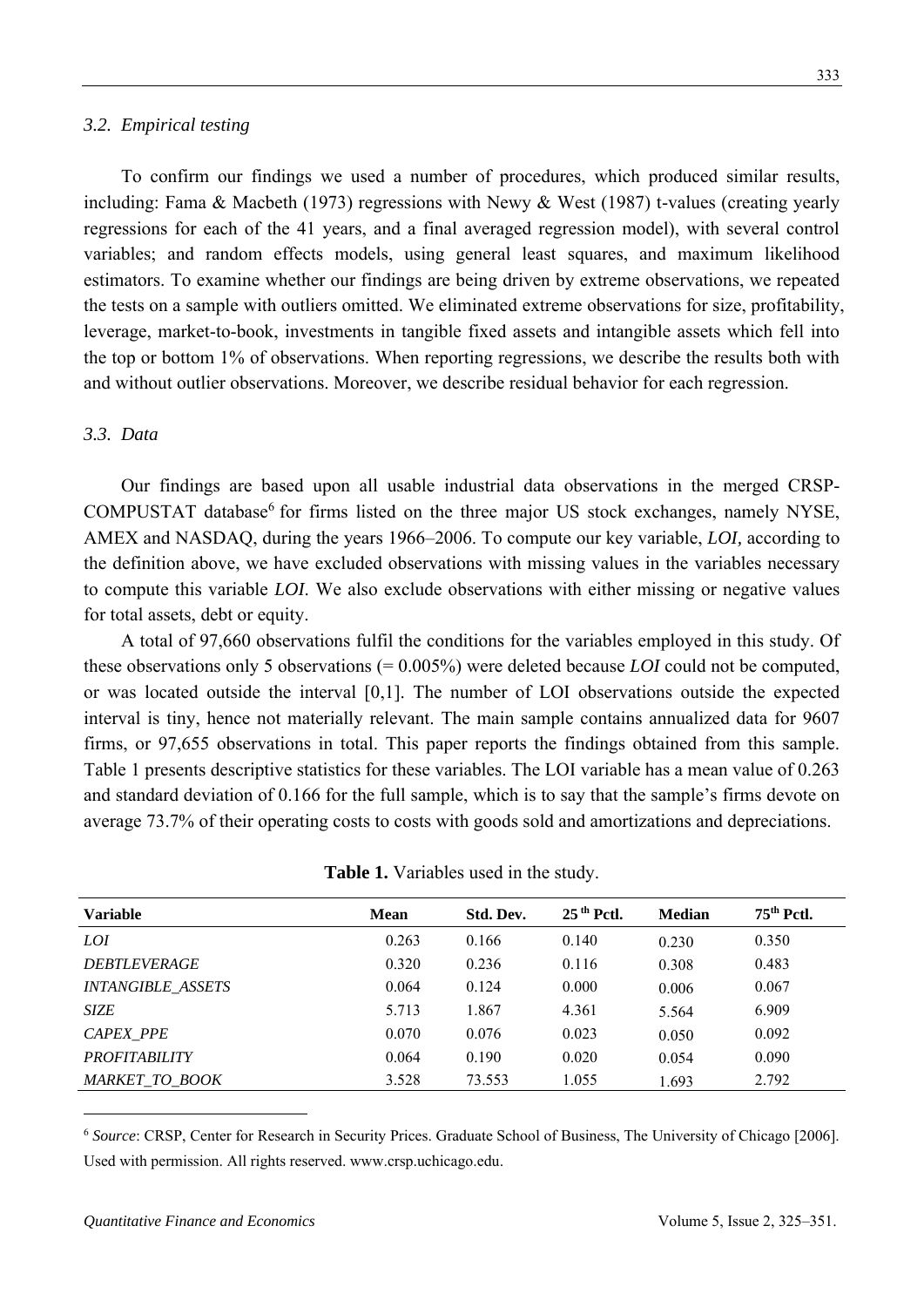#### **4. Results and discussion**

#### *4.1. Creating LOI quintiles*

The division of a sample into quintiles is well established in prior research (e.g. Lazonick and Mazzucato, 2013; Bellone et al., 2008; Dempsey, 2013, 2014; Fama and French, 2002; Baldwin and Sabourin, 2002; Dobrev, 1999). We have also implemented a quintile analysis to explore the nature of the relationship between *LOI* and *DEBTLEVERAGE*. The approach we adopt below is to examine, in a novel way, the intangibility of organizations and the ways in which our measure of intangibility identifies the tangibility of product flows. Our observations are grouped into quintiles, according to the mean measure of the level of operating intangibility (*LOI*), computed using all sample observations. The entire sample is therefore subdivided into five sets, and firms with analogous mean levels of operating intangibility are grouped together. The total 9,607 firms in our sample have been divided by quintile. Each quintile contains approximately the same number of firms viz. 1,921 or 1,922. When a firm is classified into one quintile, all of its observations are classified in that same quintile.

Table 2 describes the allocation of firms and the respective number of observations, mean-LOI and LOI-variability, by quintile. Column 1 numbers the quintiles 1 to 5, with quintile 1 containing those with the lowest mean-LOI, and 5 containing those firms with the highest mean-LOI. In column 2, we have the number of firms appearing in each quintile. The number of observations is given in column 3. Discrepancies between the numbers of observations appearing in each quintile are explained by the different number of annualized observations available for each firm. The mean LOI, which must, by definition, fall between zero and 1, is given in column 4, and ranges from 0.09 (highly tangible in quintile 1) to 0.555 (highly intangible in quintile 5). This is followed by the standard deviations. The  $25<sup>th</sup>$  percentile, median and  $75<sup>th</sup>$  percentile measures are given in the final three columns.

| <b>Quintile</b> | <b>Firms</b> | <b>Observations</b> | <b>Mean</b> | Std. Dev. | $25th$ Pctl. | <b>Median</b> | $75th$ Pctl. |
|-----------------|--------------|---------------------|-------------|-----------|--------------|---------------|--------------|
| 1               | 1,921        | 21,629              | 0.090       | 0.042     | 0.061        | 0.089         | 0.116        |
| 2               | 1,921        | 23,414              | 0.178       | 0.049     | 0.149        | 0.176         | 0.204        |
| 3               | 1,922        | 21,185              | 0.261       | 0.058     | 0.227        | 0.257         | 0.291        |
| $\overline{4}$  | 1,921        | 17,779              | 0.363       | 0.073     | 0.319        | 0.359         | 0.403        |
| 5               | 1,922        | 13,648              | 0.555       | 0.141     | 0.461        | 0.527         | 0.623        |
| <b>Total</b>    | 9,607        | 97,655              |             |           |              |               |              |

**Table 2.** Level of Operating Intangibility (*LOI*) quintiles.

## *4.2. A new methodology for classifying firms according to their operating intangibility*

Using the above measure of LOI, Cardao-Pito (2010) classifies several specific well-known firms, according to their intangibility, on a scale inspired by Shostack's (1977) generic earlier classification [see Figure 2]. To the left, at one end of the scale, are the physical good intensive firms, which include *Ford* (auto manufacturer) and *Chevron* (Oil Production). On the right, at the other extreme, the measure of LOI classifies intangible product intensive firms, such as *Microsoft* (computer software,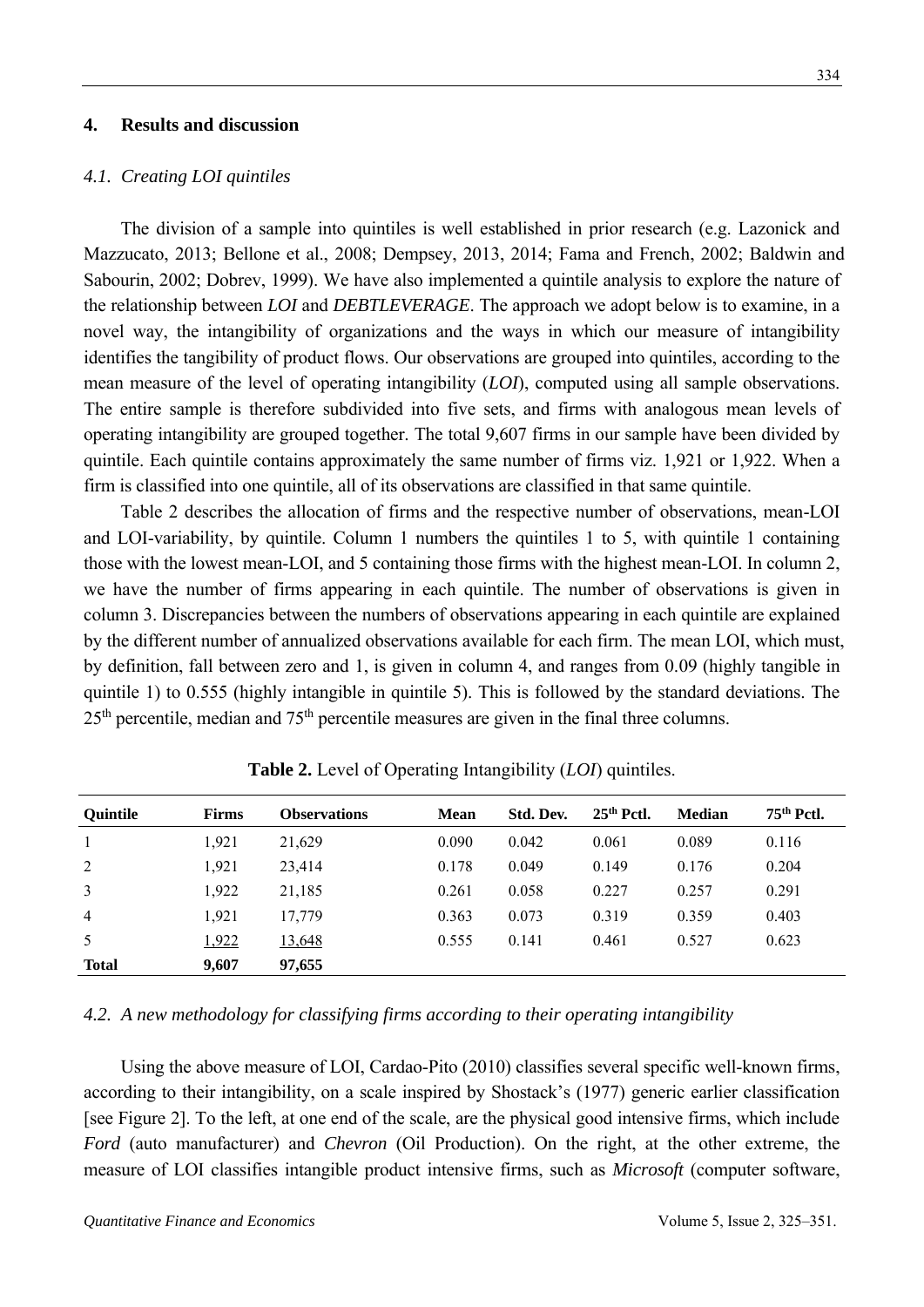licensing and support) and Yahoo (web browser and online services). In between, we have, for example, *General Electric* (whose products include a wide range of tangible and intangible goods, such as appliances, aviation, consumer electronics, electrical distribution, electric motors, energy, entertainment, finance, gas, healthcare, lighting, locomotives, oil, software, water, weapons, wind turbines), and *AT&T* (a multinational telecommunications corporation, providing both mobile telephony and fixed telephony, and a broadband subscription television service).



**Figure 2.** Classification of corporations according to mean level of operating intangibility. Source: Adapted from Cardao-Pito (2010).

Figure 2 allows us to identify what can be a misconception about products from some financial researchers, who take the stance that firms selling durable goods should have less debt in their capital structure than others. Following Titman's (1984) theoretical reasoning, firms such as computer and automobile companies would be considered to be durable goods firms. On the other hand, firms like hotels and retail establishments would be classified as non-durable goods firms. The scale shown in Figure 2 would indeed place firms producing automobiles and computers on the physical good (tangible) intensive side of the operating intangibility scale. However, hotels and retail establishments can also be reliant on durable goods. For example, the *Hilton Hotels Corporation* would traditionally be considered to be a pure service firm. But consider that networks of hotels rely intensively on physical and durable commodities to generate their cash flows; hotels need the physical buildings, the land, and the furniture, in order to provide their service. Hence, as shown in Figure 2, the *Hilton Hotel Corporation*'s mean Level of Operating Intangibility is slightly higher than that of Chevron. Likewise, *Wal-Mart*, a supermarket chain, is placed on the physical-good intensive side of the scale, because the physical goods component of its sales is substantial.

Previous research might not have captured this essential point. While a consultancy firm may sell highly intangible services, networks of hotels sell services that are associated with a high degree of tangibility of physical goods, which are essential to the service provision. Similarly, the majority of sales of cars and computers to the final customer come most often from retail outlets that traditionally would be considered to be intangible service providers. However, their business model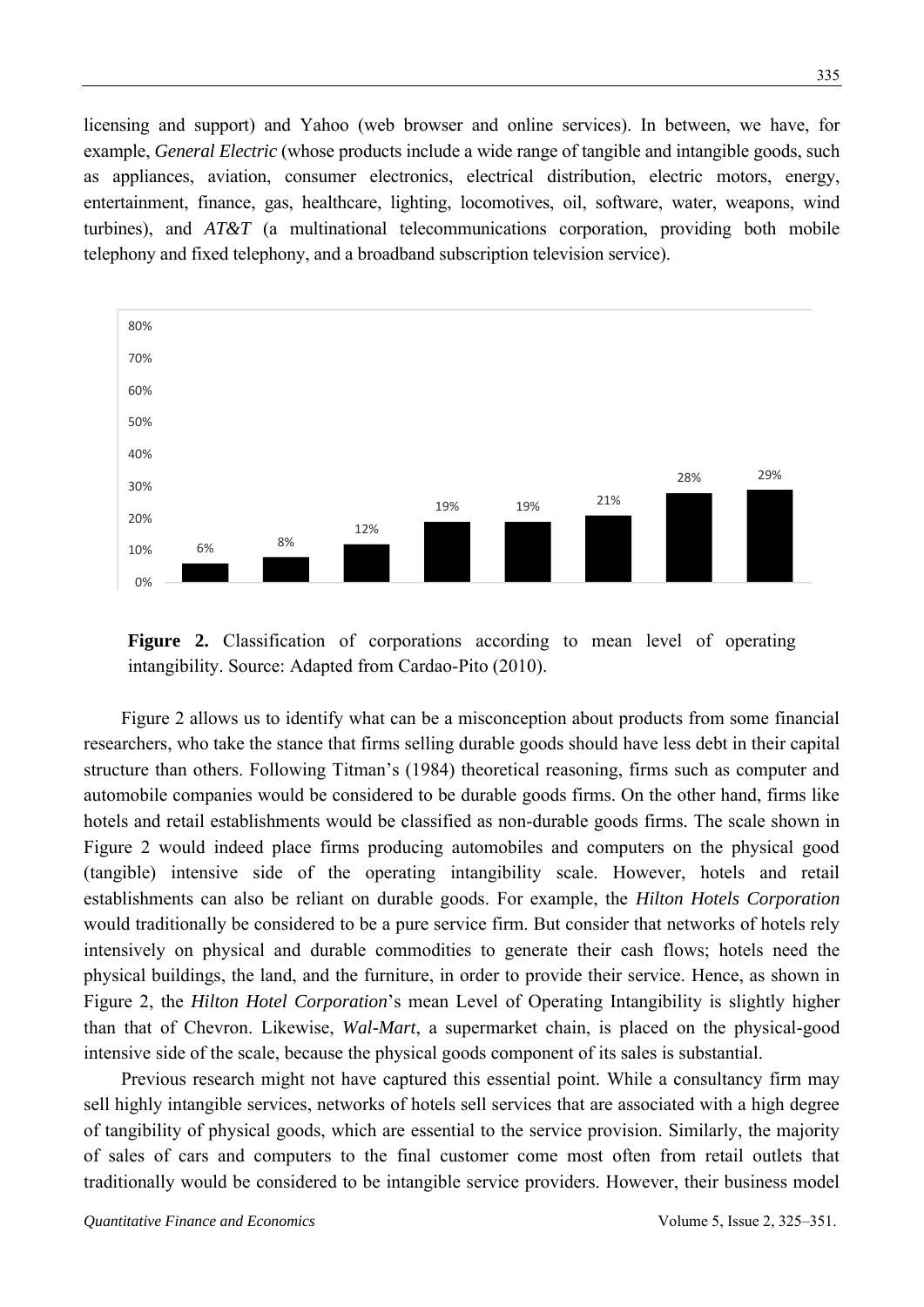is essentially based upon trading physical goods. Hence this paper uses an alternative conception of product flows and, therefore, an alternative definition of "durable good firms", to those used in earlier work to examine whether physical good firms have more or less debt in their capital structure.

Note that Figure 1 represents a theoretical system for classifying products according to their tangibility. However, it does not contain a y-Axis because, as we have noted earlier, Shostack did not suggest an actual measurement system for that theoretical proposal. On the other hand, Figure 2, developed from our own work does indeed contain a y-Axis, because we are suggesting a concrete system for measuring the tangibility of a firm's product (output) outflows delivered to customers. Furthermore, our new measurement system allows us to correct some misinterpretations in Shostack (1977), such as classifying marketing and brand-intensive companies like Coca-Cola on the tangibledominant side of products; or airline companies, that are highly reliant on physical planes, airports and jet fuel, on the intangible-dominant side.

#### *4.3. Results from quintile analysis*

Titman and Wessels (1988) and Banerjee et al. (2008) used SIC codes ranging from 3400 to 4000 to identify their sample of firms selling durable goods. This ignores firms in, for example, heavy construction industries ( $SIC = 1600$ ), household furniture ( $SIC = 2510$ ), leather products (SIC  $= 3100$ ), and wholesale–durable goods (SIC = 5000).

Our sample contains 2,298 firms (=27,454 observations) registered with codes between 3400 and 4000 i.e. identified by previous authors as durable goods selling firms. By choosing this set of industry codes we could be misled to believe that firms selling durable goods have less debt than others because the mean *DEBTLEVERAGE* in this subsample (=0.26) is lower than the mean *DEBTLEVERAGE* of the entire sample (=0.32). Figure 3 plots the distribution of the firms, according to the level of operating tangibility we describe above. We find that those firms with SIC codes between 3400 and 4000, that appear in the lower LOI quintiles, corresponding to the most physical-good intensive firms, are in the minority. Only 290 (=13%) firms are classified according to the most material goods LOI quintile, and only 799 (=35%) are classified in quintiles 1 or 2. The remaining 1,499 (=65%) firms are classified into the higher LOI quintiles (3–5), which correspond to the semi-intangible and intangible product intensive firms. Figure 3 displays how firms registered with SIC codes between 3400 and 4000 are distributed, compared to the full sample of all firms, and to firms without codes between 3400 and 4000.

For the same sub-sample of firms with SIC codes 3400 to 4000, Figure 4 plots the mean *DEBTLEVERAGE*, by LOI quintile. We find empirical support for the hypothesis that firms selling flows of material goods to their customers will tend to have more debt leverage in their capital structure than firms that are not focused on selling physical goods. This is to contradict the prediction of the product market literature, but it also consistent with recent findings, such as those of Fan et al. (2012) who find a positive relationship between leverage and asset tangibility (also Khalid, 2011; Zhang, 2010); that it, those with greater physical assets have higher levels of debt relative to equity. As Figure 4 shows clearly, the mean debt leverage for the firms in this sub-sample tends to remain relatively stable for the LOI quintiles 1 and 2, at mean values of 31% and 31%, respectively, then starts to decrease significantly after LOI quintile 3, as the level of intangibility increases. At quintile 5 the mean debt leverage is only 15%, a similar pattern to the full sample containing all firms. It is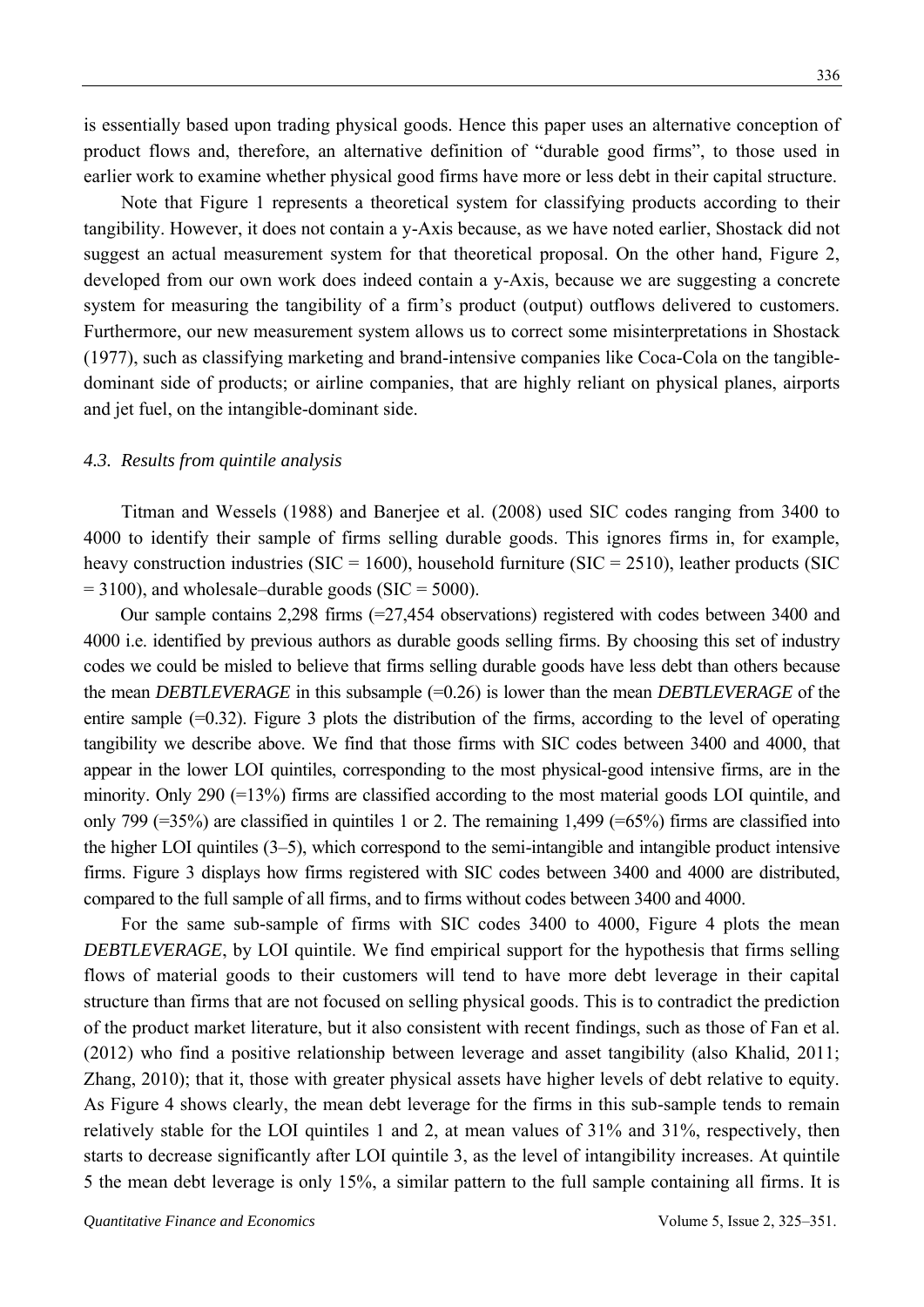clear therefore that many firms selling semi-intangible and intangible-intensive products (outputs) are registered with an industry code (SIC) lying between 3400 and 4000. Furthermore, although mean *DEBTLEVERAGE* is lower for the subsample of firms registered in those industries, the decrease in mean *DEBTLEVERAGE* from quintile 1 to quintile 5 is similar to that for the full sample and for firms that do not have an industry code (SIC) between 3,400 and 4,000 In these three cases, firms that are tangible intensive (quintile 1 and 2) have mean *DEBTLEVERAGE* higher than firms captured in the most intangible intensive quintile (quintile 5). In quintile 1, the mean *DEBTLEVERAGE* is 36% for the full sample, 31% for firms with SIC codes between 3,400 and 4000, and 37% for the other firms. By contrast, in the most intangible-intensive quintile 5 the mean *DEBTLEVERAGE* is 21% for the full sample, 15% for firms with SIC between 3,400 and 4000, and 23% for the rest. Hence, the assumption that firms in the industries chosen by earlier authors have a homogeneous debt profile is not supported by *LOI* quintile analysis. Furthermore, the claim that firms selling durable goods have less debt in their capital structure than firms that do not sell durable goods is empirically refuted.



**Figure 3.** Distribution of Firms according to LOI quintile: full sample of firms with SIC 3400–4000.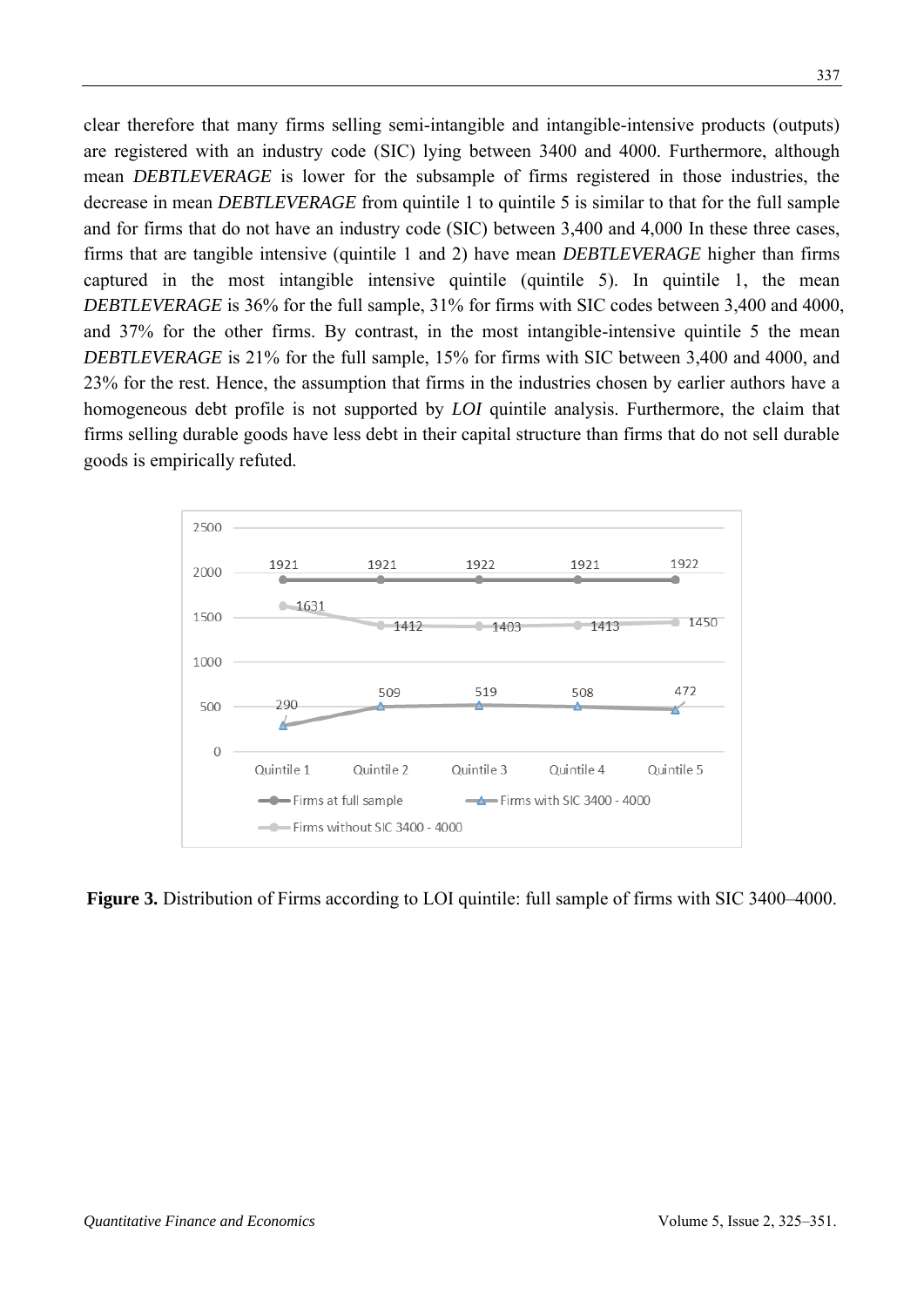



#### *4.4. Pair-wise correlation analysis*

Table 3 presents the Spearman correlations for the variables studied. As expected, the LOI variable has a significant negative correlation with debt leverage ( $\rho = -19.7\%$ ,  $p < 0.001$ ). One matter worthy of further investigation is the connection between LOI and debt over time, given the range of our sample (1966–2006). Thus we created a sub-sample for each year. Figure 5 displays the mean values for *LOI* and *DEBTLEVERAGE* in the yearly sub-samples*.* As we observe, there is limited variation in the mean *DEBTLEVERAGE.* During the 41 years of the sample, the highest annual mean value for debt as a proportion of the capital structure is 36%; whereas the minimum mean value is 27%. On the other hand, we identify a clear pattern of increasing annual mean values for the variable *LOI*. In 1966, for the sample firms, the mean value for LOI was 19%; whereas between 2000 and 2006 the mean value for this variable ranged from 28% to 32%. This change may arise from different types of firms entering the stock market and, therefore, the sample, given that the LOI value by firm tends to be very stable over time (Cardao-Pito, 2010).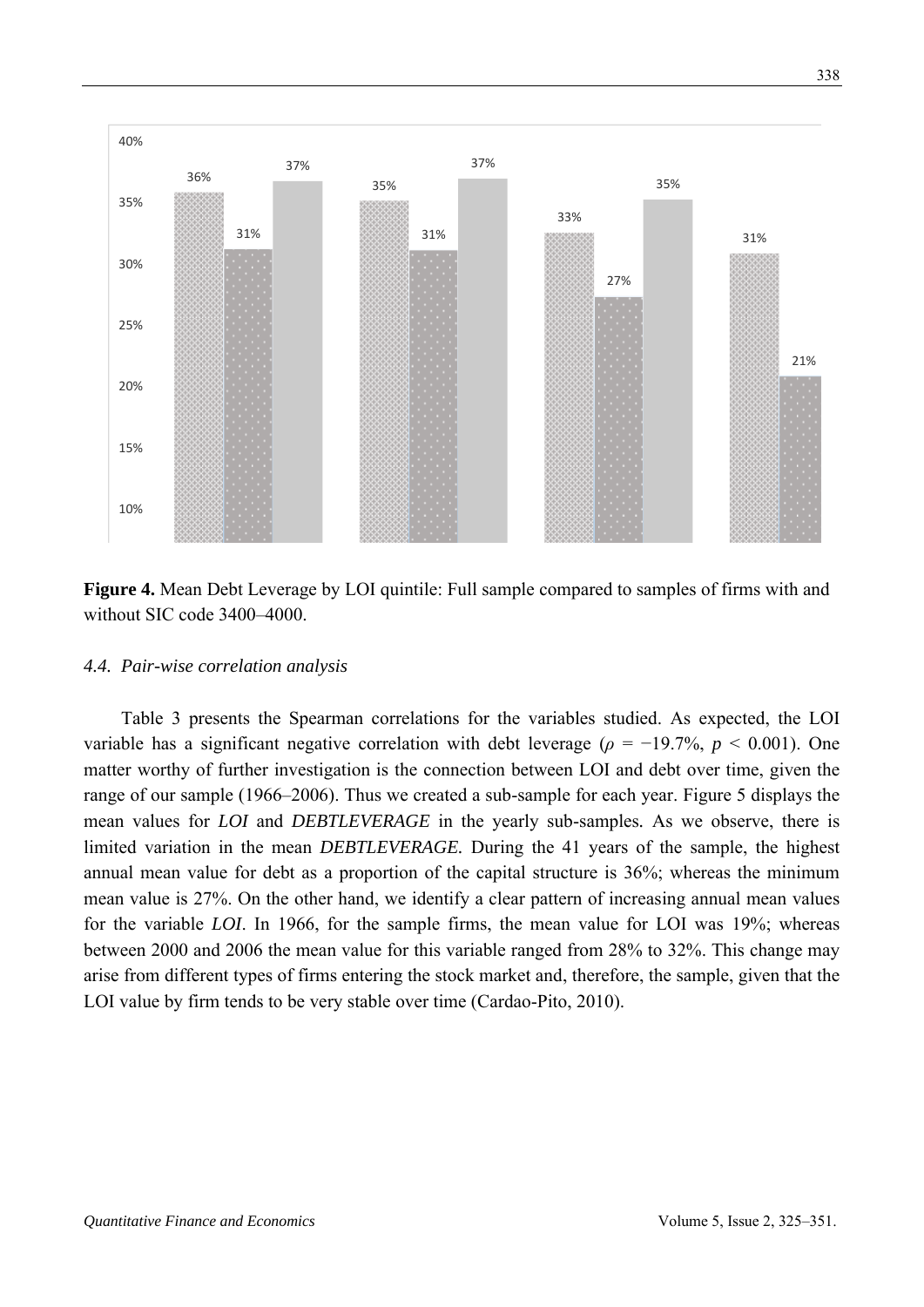|                                     | <i>LOI</i> | AGE       | DEBTLEVER INTANGIBLE<br>ASSETS | SIZE  |       | CAPEX PPE PROFITABILITY | <b>MARKET T</b><br>O BOOK |
|-------------------------------------|------------|-----------|--------------------------------|-------|-------|-------------------------|---------------------------|
| <i>LOI</i>                          | 1.00       |           |                                |       |       |                         |                           |
| <b>DEBTLEVERAGE</b>                 | $-0.197$   | 1.00      |                                |       |       |                         |                           |
| <b>INTANGIBLE_ASS</b><br><b>ETS</b> | 0.058      | 0.106     | 1.00                           |       |       |                         |                           |
| <b>SIZE</b>                         | $-0.267$   | 0.178     | 0.212                          | 1.00  |       |                         |                           |
| <b>CAPEX PPE</b>                    | $-0.247$   | $-0.0611$ | $-0.112$                       | 0.170 | 1.00  |                         |                           |
| <b>PROFITABILITY</b>                | 0.040      | $-0.501$  | $-0.071$                       | 0.031 | 0.276 | 1.00                    |                           |
| MARKET TO BO<br>OK                  | 0.252      | $-0.150$  | 0.097                          | 0.061 | 0.090 | 0.377                   | 1.00                      |
|                                     |            |           |                                |       |       |                         |                           |
| 0.100                               |            |           |                                |       |       |                         |                           |

**Table 3.** Spearman correlations for variables studied.



**Figure 5.** Mean *LOI* and Mean *DEBTLEVERAGE* for the sub-sample 1966–2006.

We further investigate the Spearman correlations between *LOI* and *DEBTLEVERAGE* for the different subsamples, by year [see Figure 6]. In each year, the Spearman correlation between these two variables is negative. The correlation is always above 10% in absolute terms for each of the 41 years. There are only 11 years [= 27%], where this correlation is lower than 15%. In the other years, this correlation is systematically higher than 15%. Perhaps the population of intangible intensive firms listed on US stock markets before the 1980s is limited. Possibly therefore, firms listed before the 1980s were mostly physical good intensive firms. As Figure 6 shows us, at the beginning of the 1980s, the mean LOI starts increasing as well as the Spearman correlation between *LOI* and *DEBTLEVERAGE.* There is a slight decline in correlations after 2000, possibly following the Dotcom crash, when several high-technology firms left the market. However, from 2003 on the correlations again increased, in absolute values, on an annual basis.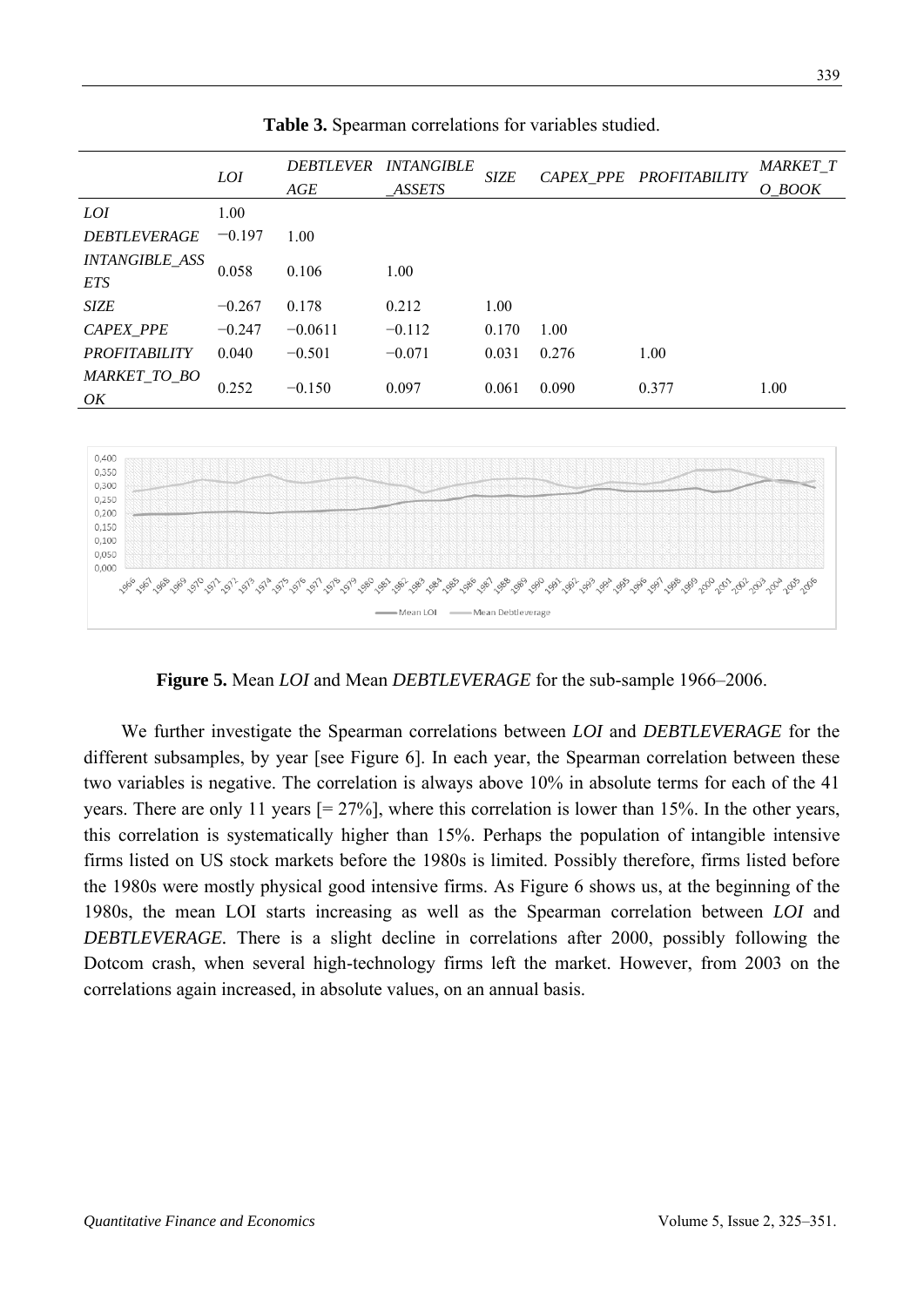

**Figure 6.** Spearman correlations between *LOI* and *DEBTLEVERAGE* 1966–2006.

#### *4.5. Regression analysis with specific panel-data models*

Our analyses employed regressions, controlling for fixed effects (FE) of years and individual effects of firms (Balestra and Krishnakumar, 2008; Baltagi, 2008; Matyas and Sevestre, 2008), in order to ensure that our results are not driven by specific years or specific firm effects (Cardao-Pito, 2017; Petersen, 2009). Wooldridge (2002) suggests that a FE model is well suited to unbalanced panel data samples, such as ours (Orhangazi, 2008). Fixed effect estimators could be consistent and asymptotically normal estimators for unbalanced panel data, given that certain conditions discussed in Wooldridge (2002) are verified. However, FE requires that we have at least three observations for each cross section [firm]  $(T > 2)$ , as a minimal condition to be computed. To compute panel data we use the Procedure Panel in SAS, which for consistency of findings only accepts cross-sections [firms] of at least 4 observations  $(T > 3)$ . Hence, in producing FE models, we only use firms having 4 or more yearly observations. Furthermore, in order to test whether our findings might be driven by extreme observations, we test our FE model both including and excluding outlier observations from the sample. Besides describing the size and number of firms in each sample tested, Table 4 describes the average and standard deviation of the number of observations by firm, in each case tested. For the four samples tested, the average number of observations by firms is between 12.7 (s.d.:8.7) and 14.5 (s.d.:9.5). Some observations have been deleted for missing the required information, or a firm may have opted to be out of the stock market for a period; and in two sub-samples outliers have been removed.

Employing the variables described in Section 3.1 and Appendix A, we tested the following regression model:

$$
DEBTLEVERA GE = \alpha + \beta_1 LOI + \beta_2 INTANGIBLE \quad \_ASSETS + \beta_3 SIZE + \beta_4 CAPEX \quad PPE + \beta_5 PROFITABIL ITY + \beta_6 MARKET \quad TO \quad BOOK
$$
 (4)

Accordingly, we have produced four different computations: A: full sample with all observations; B: full sample removing outliers; C: Subsample of industries SIC [3400, 4000] with all observations; and D: Subsample of industries SIC [3400, 4000] removing outliers. The results are presented in Table 4, which shows the relationship between the tangibility of the flows of products sold by firms to their customers and the proportion of debt in the firms' capital structures. This is similar for both the full sample and the sub-sample of firms with a SIC code between 3400 and 4000,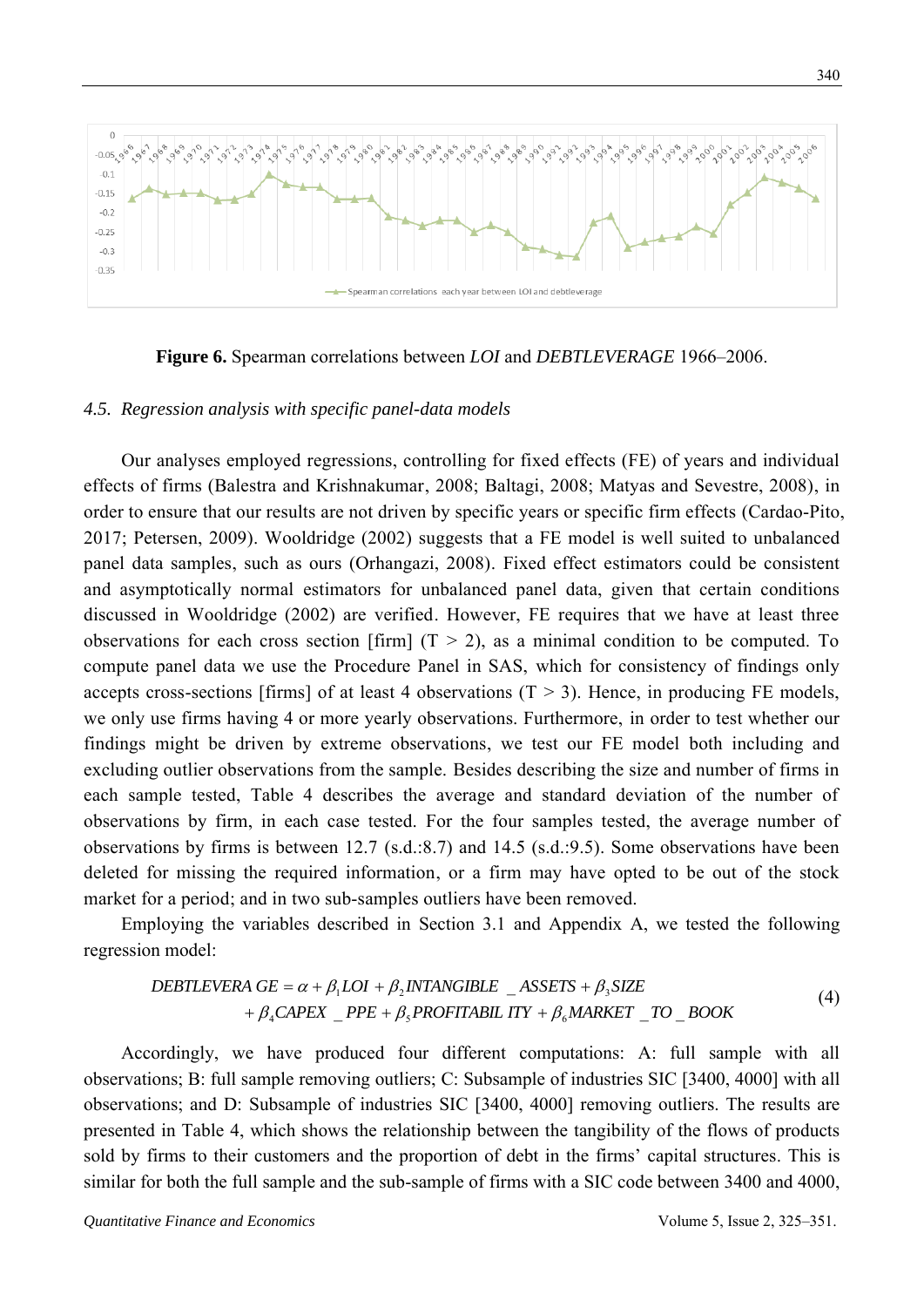and it therefore questions the prediction derived from the trade-off theory of capital structure discussed earlier. In each of the four computations, the goodness of fit  $(R^2)$  is significant, ranging from 0.61 to 0.75.

|                                | <b>Full Sample</b>                               |                                               | Sub sample of firms with Industry<br>Code (SIC) between 3,400 and 4,000 |                                               |  |  |
|--------------------------------|--------------------------------------------------|-----------------------------------------------|-------------------------------------------------------------------------|-----------------------------------------------|--|--|
|                                | <b>Computation A:</b><br><b>All observations</b> | Computation<br>B:<br><b>Removing outliers</b> | Computation C:<br><b>All observations</b>                               | Computation<br>D:<br><b>Removing outliers</b> |  |  |
| Intercept                      | $0.254***$                                       | $0.239***$                                    | $0.245***$                                                              | $0.259***$                                    |  |  |
|                                | (4.18)                                           | (4.40)                                        | (3.53)                                                                  | (4.19)                                        |  |  |
| LOI                            | $-0.065***$                                      | $-0.077***$                                   | $-0.196***$                                                             | $-0.226***$                                   |  |  |
|                                | $(-7.36)$                                        | $(-8.87)$                                     | $(-9.92)$                                                               | $(-12.23)$                                    |  |  |
| <b>INTANGIBLE_ASSETS</b>       | $0.285***$                                       | $0.253***$                                    | $0.355***$                                                              | $0.329***$                                    |  |  |
|                                | (41.25)                                          | (35.92)                                       | (26.80)                                                                 | (26.04)                                       |  |  |
| <b>SIZE</b>                    | $0.013***$                                       | $0.020***$                                    | $0.006***$                                                              | $0.012***$                                    |  |  |
|                                | (13.45)                                          | (22.00)                                       | (3.46)                                                                  | (7.46)                                        |  |  |
| CAPEX_PPE                      | $0.080***$                                       | $0.099***$                                    | $0.046**$                                                               | $0.082***$                                    |  |  |
|                                | (8.76)                                           | (9.53)                                        | (2.16)                                                                  | (3.91)                                        |  |  |
| <b>PROFITABILITY</b>           | $-0.119***$                                      | $-1.324***$                                   | $-0.136***$                                                             | $-1.268***$                                   |  |  |
|                                | $(-36.84)$                                       | $(-117.19)$                                   | $(-23.68)$                                                              | $(-68.00)$                                    |  |  |
| MARKET_TO_BOOK                 | $0.000***$                                       | $0.021***$                                    | $0.000***$                                                              | $0.020***$                                    |  |  |
|                                | (7.10)                                           | (57.59)                                       | (7.14)                                                                  | (30.39)                                       |  |  |
| <b>R-Square</b>                | 0.694                                            | 0.7481                                        | 0.6071                                                                  | 0.6744                                        |  |  |
| <b>F-Value</b>                 | 23.92                                            | 21.19                                         | 15.62                                                                   | 15.49                                         |  |  |
| <b>Observations</b>            | 92,477                                           | 84,960                                        | 26,444                                                                  | 24944                                         |  |  |
| <b>Firms</b>                   | 7,070                                            | 6,686                                         | 1,812                                                                   | 1,759                                         |  |  |
| Average number of observations | 13.1                                             | 12.7                                          | 14.6                                                                    | 14.1                                          |  |  |
| by firm                        |                                                  |                                               |                                                                         |                                               |  |  |
| St. deviat. of observations by | 9.0                                              | 8.7                                           | 9.5                                                                     | 9.3                                           |  |  |
| firm                           |                                                  |                                               |                                                                         |                                               |  |  |
| <b>Fixed effects for firms</b> | yes                                              | yes                                           | yes                                                                     | yes                                           |  |  |
| <b>Fixed effects for years</b> | yes                                              | yes                                           | yes                                                                     | yes                                           |  |  |
| <b>Beginning Year</b>          | 1966                                             | 1966                                          | 1966                                                                    | 1966                                          |  |  |
| <b>End Year</b>                | 2006                                             | 2006                                          | 2006                                                                    | 2006                                          |  |  |

| Table 4. Panel data regression models controlling for fixed effects. |  |  |  |  |  |  |
|----------------------------------------------------------------------|--|--|--|--|--|--|
|----------------------------------------------------------------------|--|--|--|--|--|--|

**Notes:** 

1. The models were computed using a fixed effects/panel data specification controlling the fixed effects of firms and years.

2. T-test results are given in brackets: \*Significant at 10% level; \*\*Significant at 5% level; \*\*\* Significant at 1% level.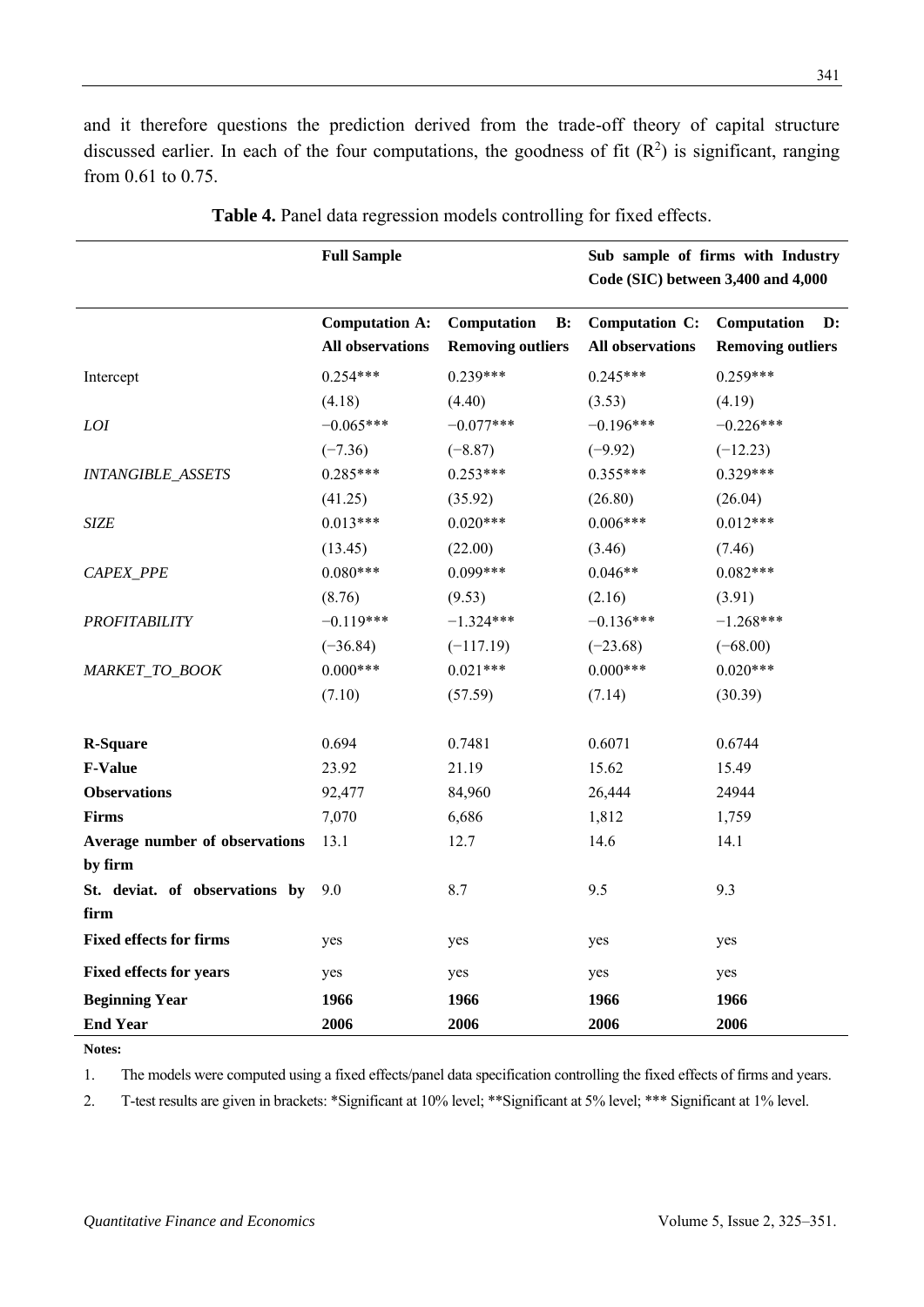The level of operating intangibility is consistently strongly negatively correlated with having lower leverage, despite including control variables that are common in capital structure literature. For the full sample, the coefficient is −0.065, with a strong t-value of −7.36. This association increases in computation B where outliers are removed from the full sample, where we find a coefficient of −0.077 and t-value of −8.87. Moreover, the association between *LOI* and *DEBTLEVERAGE* is even stronger in the subsample containing only firms registered in industries with SIC codes between 3400 and 4000. In computation C, the coefficient is −0.196 and the t-value −9.92. Excluding outliers, we find a coefficient of −0.226 with a t-value of −12.23. Therefore, these findings give us further empirical support for the hypothesis that higher product flow intangibility is associated with higher debt leverage; and thereby empirically refute the prediction of the existing product market literature that firms selling durable goods have less debt.

Although we do not wish to establish a predictive model of the association between the tangibility of a firm's flows of products and its capital structure, there are at least two logical channels through which the materiality of a firm's flows of products might directly or indirectly affect its capital structure. First, the collateral value associated with physical-good tangibility and related investments offers protection against default to lenders when negotiating debt contracts (see Jimenez et al. 2006). However, the inherent characteristics of services preclude their consideration as assets. Therefore, creditors cannot take possession in the same manner in which they would hold material economic elements such as physical goods or cash. Second, self-financing is generally considered to be the preferred source (e.g. Graham and Harvey, 2001; Fama and French, 2005), and product sales are the principal mechanisms for generating the operating cash in-flows. If higher intangible-product-intensive firms could more often finance their investments without obtaining external capital (e.g. through debt, equity or hybrid securities), then this ability could have an impact upon their capital structures.

## *4.6. The behaviour of residuals in our panel data regressions*

Computed through the Procedure Panel in SAS, Figure 7 displays the behavior of the residuals in the four computations in Table 4. In all cases, and as predicted by Wooldridge (2002), the residual behavior is consistent and asymptotically normally distributed and the mean square error is near zero. However, when including outliers in the sample, a few extreme error terms are far from the mean of zero. The exclusion of outliers in computations B and D eliminates those extreme error term observations, and significantly restricts the dispersion of the error term distribution. Moreover, as we have seen above, the elimination of outliers increases the strength and significance of the association between *LOI* and *DEBTLEVERAGE*, which is already quite robust when outlier observations are included.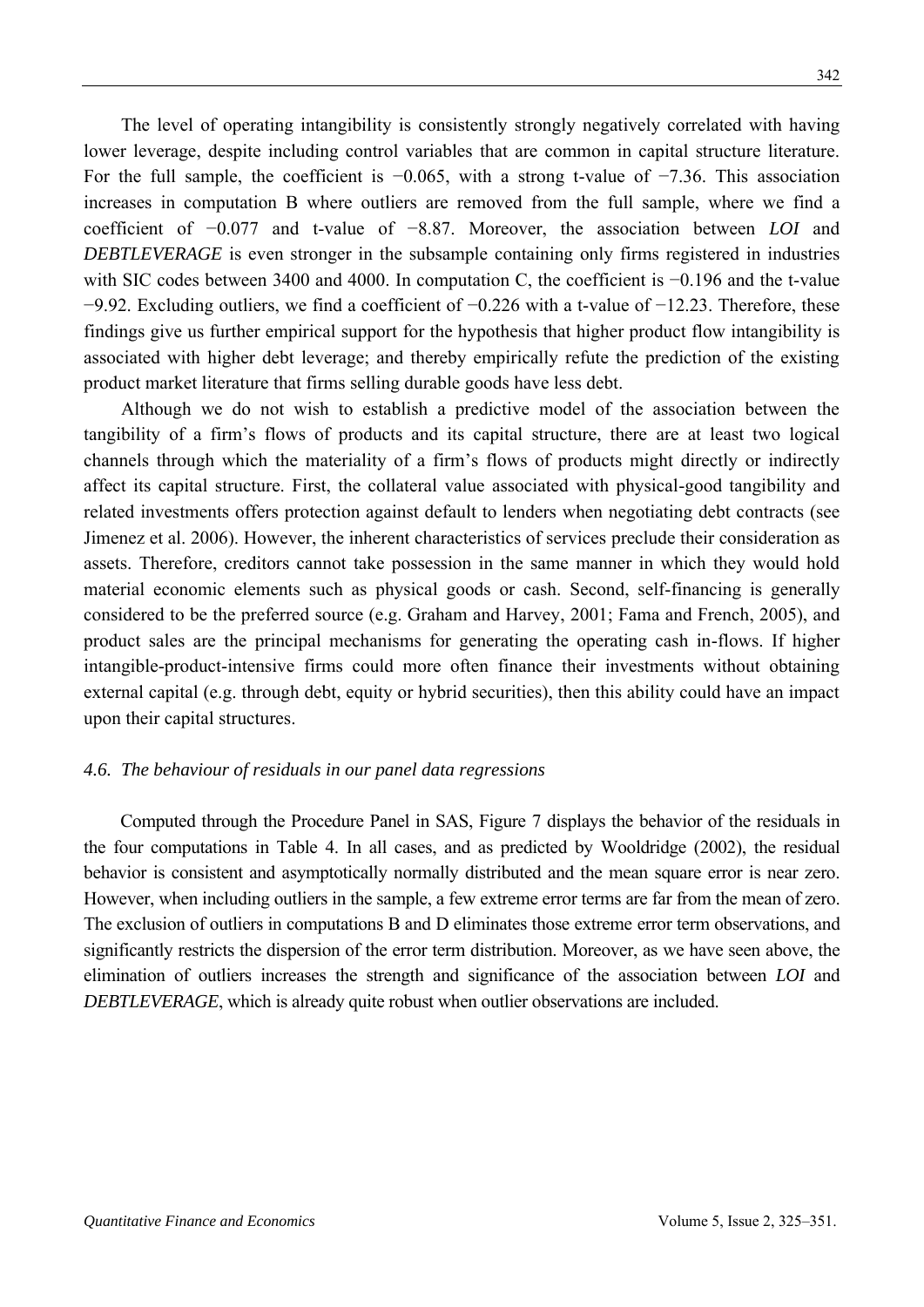Computation A- Full sample: All observations



Computation B- Full sample: Removing outliers



Computation C- Sub sample Industry Code (SIC) 3400–4000: All observations



Computation D- Sub sample Industry Code (SIC) 3400–4000: Removing outliers



**Figure 7.** Panel data regression—residual behavior.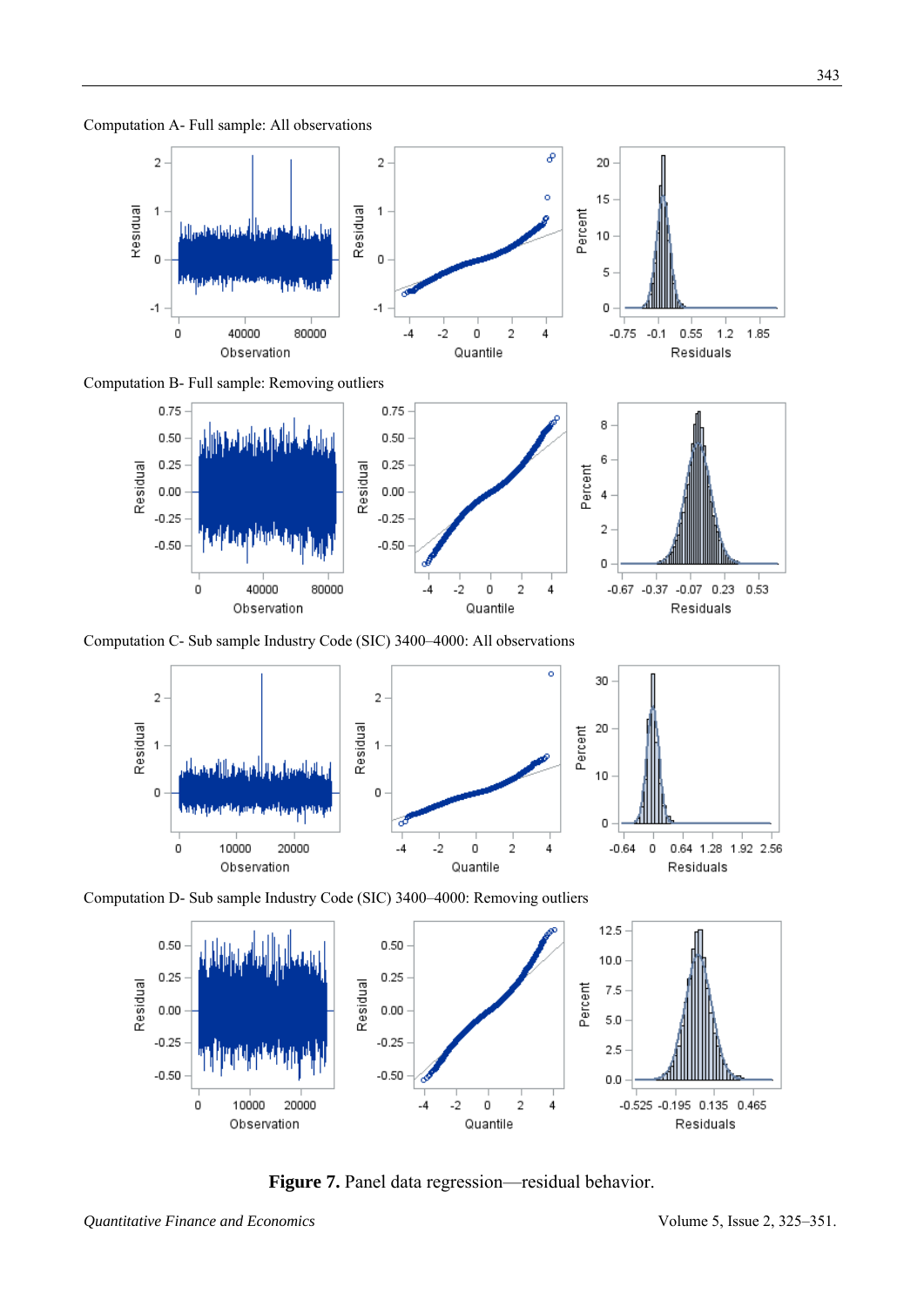#### *4.7. Further considerations and limitations*

A limitation of this study is identified at the core of intangible flow theory: material elements are consummated by human related intangible flows that cannot be precisely appraised at an actual or approximate value, and have properties precluding their classification as assets or capitals. Thus, although mathematical and quantitative research methodologies are highly relevant for science, they are inadequate when it comes to the study of economy and society (Cardao-Pito, 2010, 2012a, 2012b, 2016, 2017). To investigate industries, we cannot simply use quantitative methods. The most wellcrafted empirical analysis could not substitute for direct observations, surveys, ethnographic analysis, or case studies of actual industries. By definition, intangibility cannot be measured with precision. Thus, it cannot be perfectly captured by quantitative methods that rely upon precise measurements.

We have made use of a method to demonstrate an empirical correlation not compatible with published prescriptive predictions of product market research. However, we are aware that we use an approximation to infer the intangibility of operating product flows, which is not complete. We can only measure tangible flows e.g. of material elements, such as cash flows or physical goods. Hence, we accept that there is endogeneity in the relationship between our key variables of *LOI* and *DEBTLEVERAGE.* Endogeneity in a variable may arise from three major sources, or combinations thereof; errors-in-variables; omitted variables; or simultaneous causality between variables (Bascle, 2008; Wooldridge, 2006; Hamilton and Nickerson 2003; Shaver, 1998). In our view, all these issues arise when one deals with intangibility. Errors-in-variables and omitted variables naturally arise from the fact that intangibility cannot be measured with precision (cf. Wines & Ferguson, 1993). Further, the quantification may rely upon insufficient accounting data, as is generally the case with the other variables. Moreover, it is quite difficult to disentangle isolated causality when considering nonmeasurable intangibility.

Hence, we can display a useful correlation to a certain degree. As a second contribution, we have provided empirical evidence against a component of the trade-off theory of capital structure. We have conclusively refuted the claim that firms selling durable goods will have less debt in their capital structures. However, we cannot arrive at a conclusion about the direction of causality; that is, in identifying whether operating intangibility is a cause of debt in the capital structure, or vice versa. Nevertheless, in this study we are not attempting to identify a predictive model to calculate a firm's capital structure. The LOI variable is itself working as a proxy and instrumental variable for the level of operating intangibility, which can be improved in future research. Although our analysis has included linear regression models traditionally used in accounting, finance and management research (Dyckman, 2016), the relation between LOI and capital structure might be better captured through non-linear models. Indeed, Figure 8 presents a scatter-plot graph with the sample observations for the variables *DEBTLEVERAGE* and *LOI*, alongside a simple OLS regression for these two variables. As the graph exhibits, the linear regression might not be a perfect method for capturing the systematic curve observed in the graph; whereas for an LOI sensibly higher than 30% the behavior of the relationship between *LOI* and *DEBTLEVERAGE* tends to follows a curve through which *DEBTLEVERAGE* starts to decrease as LOI increases.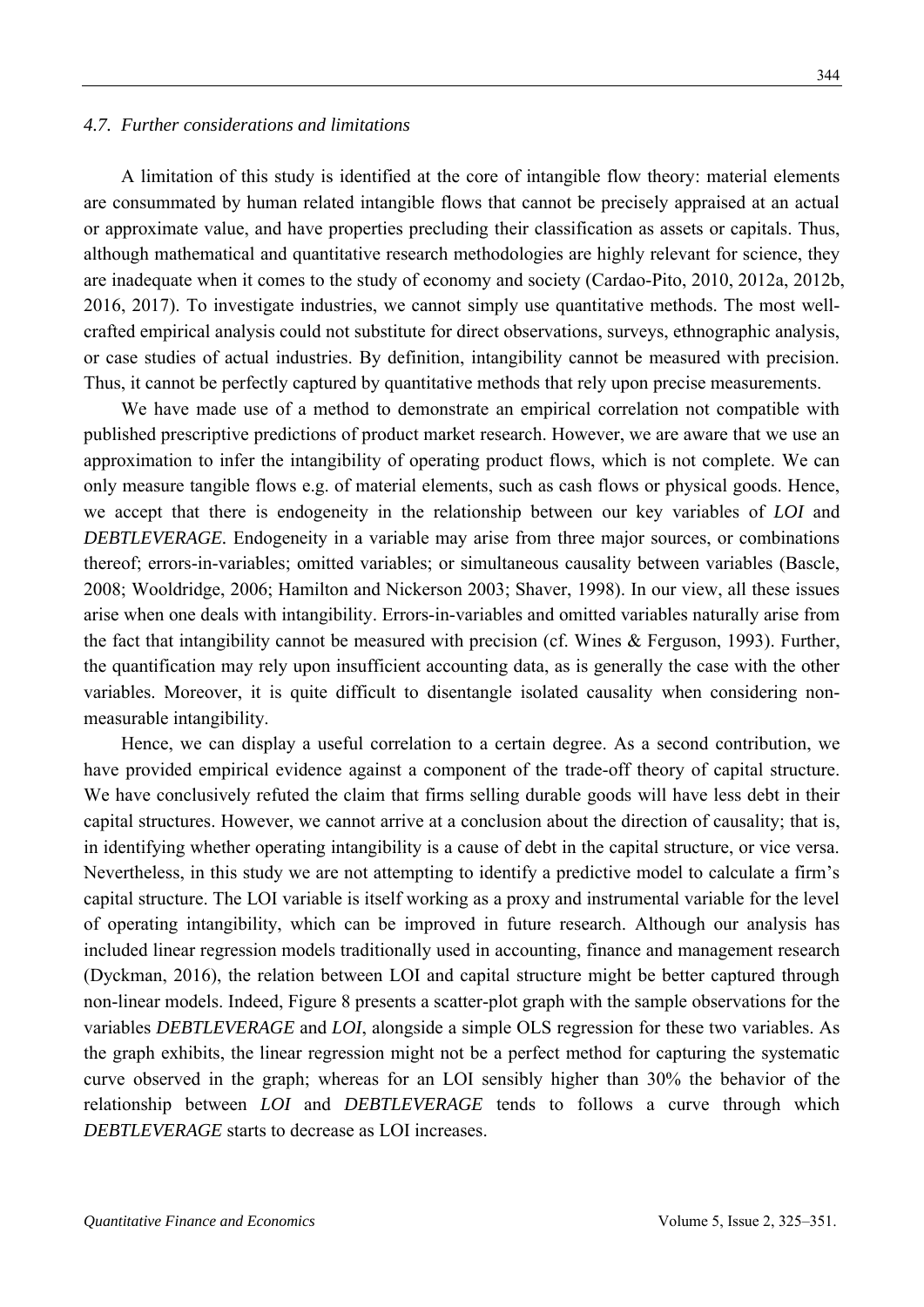

**Figure 8.** Scatter Plot of LOI and DEBTLEVERAGE. Notes: Regression equation in the graph uses a simple OLS model of DEBTLEVERAGE and LOI.

Our analysis was not restricted to linear regression models; instead, we intend to demonstrate that there is a relevant empirical correlation between the tangibility of product flows and the capital structure, which is not compatible with the prediction that firms selling durable goods must have less debt in their capital structure. Therefore, the relevant correlation found is an appreciable addition to the product market and capital structure theory literature.

## **5. Conclusions**

Academics and practitioners alike can benefit from a deeper understanding of the complex dynamics by which firms in the same industry both compete and cooperate, as well as the intricate environment that might exist within each specific industry. The research of industries can greatly benefit from both quantitative and qualitative research methods. Furthermore, industries can be studied from different perspectives (e.g. Mazzoleni and Nelson, 2013). We would by no means propose that industry classification systems ought to be abandoned.

Nonetheless, we have shown that the common practice of assuming that SIC industrial classifications imply that same-industry firms automatically share identical properties or sell homogenous products is not merely a matter of empirical convenience. In fact, that assumption may have consequences for the inferences obtained by researchers. The example presented in this article was obtained from capital structure research and it adds another argument to empirically contradict Modigliani and Miller's (1963) trade-off theory developing from their work in 1958.

The findings of our empirical investigations do not support the prediction that firms selling durable goods will have a lower proportion of debt than others, due to trade-offs involving bankruptcy costs. In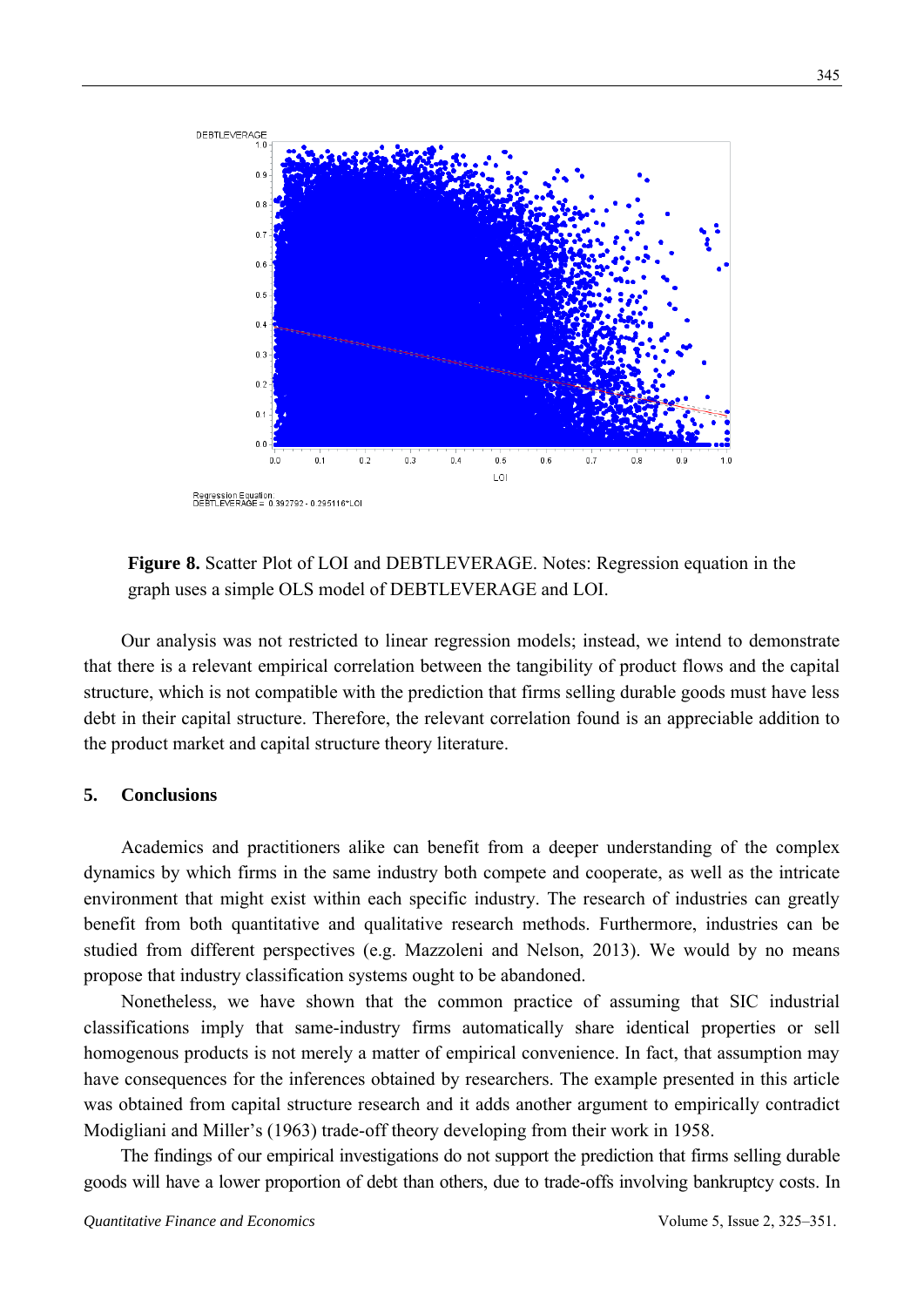previous work (e.g. Titman, 1984; Titman and Wessels, 1998; Banerjee et al., 2008), researchers used certain industries to proxy for durable goods firms. However, our analysis finds that physical goodintensive firms are actually much fewer in number than intangible product-intensive firms and, indeed, the former have a greater proportion of debt in their capital structure, in contrast to the findings of earlier studies. As such, we suggest that the industrial classification of firms by SIC, as used by many researchers, is an insufficiently precise or accurate measure of what actually happens in organizations and industries. It simply cannot be used to assume that firms registered in the same industry will automatically have similar properties. Hence, we provide empirical evidence to refute this component of the trade-off theory of capital structure. Besides introducing a specific example, perhaps we have inaugurated a new line of research that could inquire into whether the industry homogeneity assumption might have misguided researchers in other studies.

We have employed a novel method for capturing both the physical and intangible attributes of firms and industries that a single SIC code cannot possible encompass on its own. Our measure enables the researcher to take a variety of evidence, in a relatively simple and straightforward manner, from published financial statements, and to use this evidence to determine the level of tangibility (or intangibility) inherent in a particular organization. Whether we have firms that provide purely services, firms which are in manufacturing, or a hybrid of the two, we can use this measure to analyze organizations and/or the industries in which they operate. This method is to be used not as an alternative but as a complement to other research and management tools. As explained by intangible flow theory, by definition, intangibility cannot be measured with precision. We can only precisely quantify the tangible elements associated to intangibility in order to infer it. Furthermore, we do not advocate that operating intangibility immediately causes less debt in capital structures, or vice versa. Nor do we take the stance that a certain level of operating intangibility should be accompanied by automatic and non-reflected organizational decisions. Instead, we are content to have introduced a descriptive account of the facts that is not compatible with the aforementioned prescriptive type of research.

#### **Funding**

This research did not receive any specific grant from funding agencies in the public, commercial, or not-for-profit sectors.

## **Conflict of interest**

All authors declare no conflicts of interest in this paper.

#### **References**

- Abor J (2007) Industry classification and the capital structure of Ghanaian SMEs. *Stud Econ Financ* 24: 207–219.
- Acha V, Davies A, Hobday M, et al. (2004) Exploring the capital goods economy: complex product systems in the UK. *Ind Corporate Change* 13: 505–529.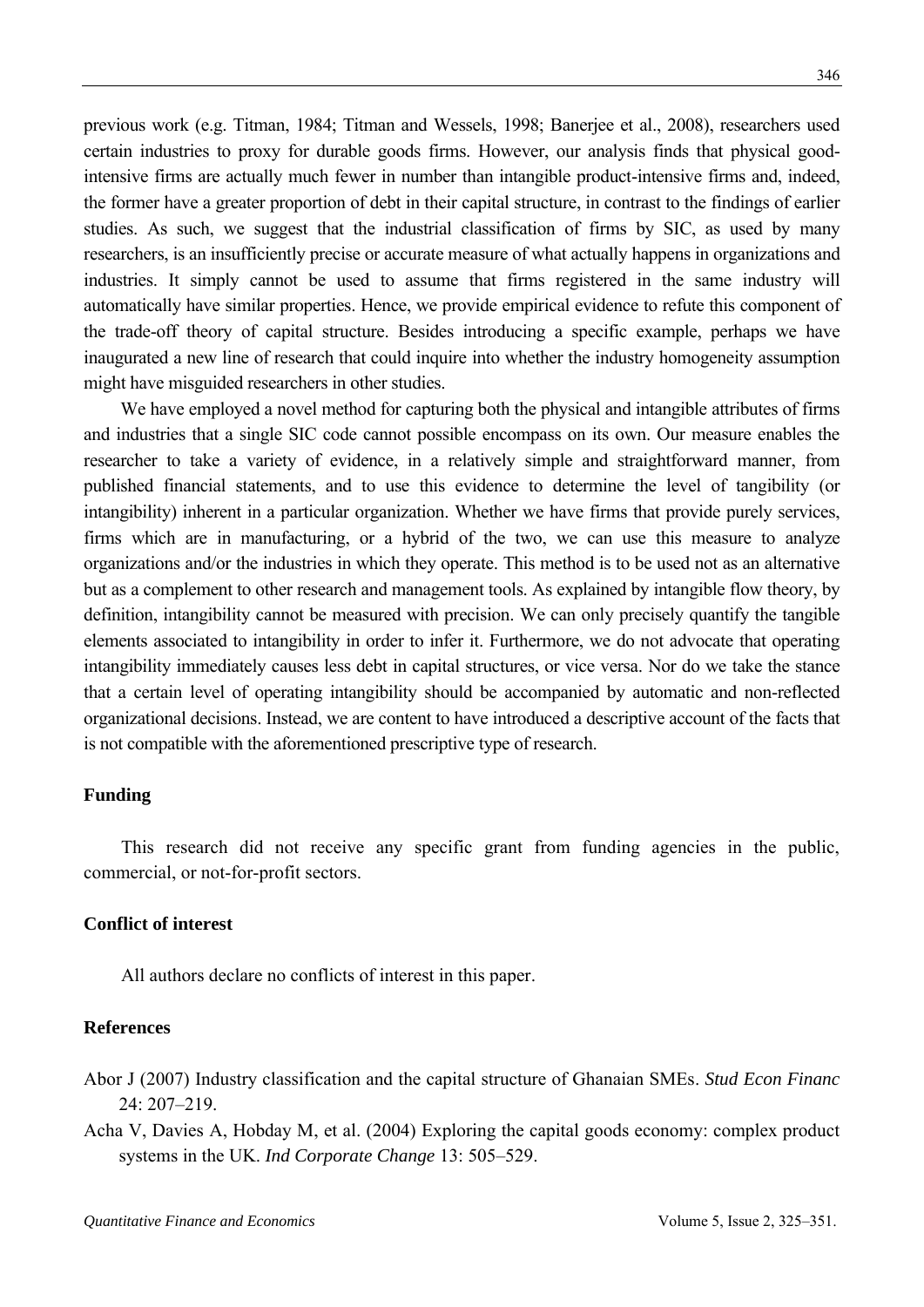- Al-Najjar B, Hussainev K (2011) Revisiting the capital-structure puzzle: UK evidence. *J Risk Financ*12: 329–338.
- Andrade G, Kaplan S (1998) How Costly Is Financial (Not Economic) Distress? Evidence from Highly Leveraged Transactions That Became Distressed. *J Financ* 53: 1443–1493.
- Arce DG, Cook DO, Kieschnick RL (2015) On the evolution of corporate capital structures. *J Evol Econ* 25: 561–583.
- Baker M, Wurgler J (2002) Market Timing and Capital Structure. *J Financ* 57: 1–32.
- Baldwin J, Sabourin D (2002) Advanced technology use and firm performance in Canadian manufacturing in the 1990s. *Ind Corporate Change* 11: 761–789.
- Balestra P, Krishnakumar J (2008) Fixed Effects Models and Fixed Coefficients Models, In: Matyas, L. and P. Sevestre, Editors, *The Econometrics of Panel Data*, 3rd Edition, Springer.
- Baltagi BH (2008) *Econometric Analysis of Panel Data (fourth ed)* John Wiley & Sons, Ltd., Chichester, West Sussex, UK.
- Banerjee S, Dasgupta S, Kim Y (2008) Buyer-Supplier Relationships and the Stakeholder Theory of Capital Structure. *J Financ* 63: 2507–2551.
- Bascle G (2008) Controlling for endogeneity with instrumental variables in strategic management research. *Strat Organ* 6: 285–327.
- Baxter N (1967) Leverage, risk of ruin and the cost of capital. *J Financ* 22: 395–403.
- Becker G (1962) Investment in human capital: a theoretical analysis. *J Polit Econ* 70: 9–49.
- Bellone F, Musso P, Nesta L, et al. (2008) Market selection along the firm life cycle. *Ind Corporate Change* 17: 753–777.
- Beattie V, Goodacre A, Thomson S (2006) Corporate Financing Decisions: UK Survey Evidence. *J Bus Financ Account* 33: 1402–1434.
- Bhabra HS, Liu T, Tirtiroglu D (2008) Capital structure choice in a nascent market: evidence from listed firms in China. *Financ Manage* 37: 341–364.
- Bloom M (2009) Accounting for goodwill. *Abacus* 45: 379–389.
- Byard D, Darrough M, Suh J, et al. (2017) Finding diamonds in the rough: Analysts' selective following of loss-reporting firms. *J Bus Fin Acc* 00: 1–26.
- Cambini C, Rondi L (2012) Capital structure and investment in regulated network utilities: evidence from EU telecoms. *Ind Corporate Change* 21: 31–71.
- Cardao-Pito T (2010) The Level of Operating Intangibility and the Economic Characteristics of Firms. paper presented to the American Accounting Association Annual Conference, San Francisco, July 31–August 4, mimeo.
- Cardao-Pito T (2012a) Intangible flow theory, operating intangibility, and other economic characteristics of firms. Ph.d thesis, University of Strathclyde, Glasgow, Scotland. Available online at British Library: Ethos electronic theses online services.
- Cardao-Pito T (2012b) Intangible Flow Theory. *Am J Econ Sociol* 71: 328–353.
- Cardao-Pito T (2016) A law for the social sciences regarding us human beings. *J Interdiscip Econ* 28: 202–229.
- Cardao-Pito T (2017) Organizations as producers of operating product flows to members of society. *SAGE Open* 7.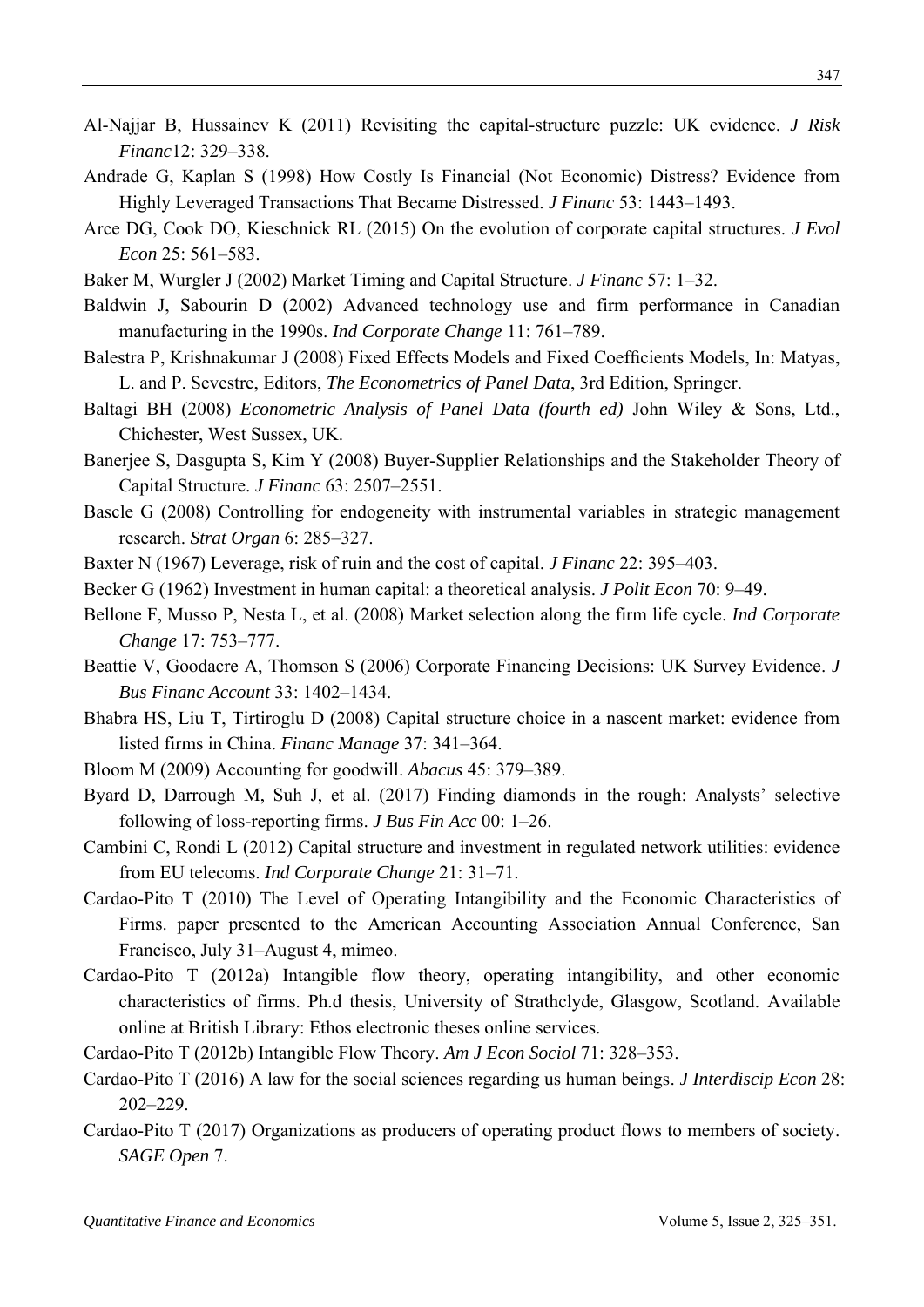- Chan LKC, Lakonishok J, Swaminathan B (2007) Industry classifications and return comovement. *Financ Anal J* 63: 56–70.
- Chava S, Jarrow RA (2004) Bankruptcy prediction with industry effects. *Rev Financ* 8: 537–567.
- Cohen G, Yagil J (2007) A multinational survey of corporate financial policies. *J Appl Financ* 17: 57–69.
- Consoli D, Elche D (2013) The evolving knowledge base of professional service sectors. *J Evol Econ* 23: 477–501.
- Coombs R, Harvey M, Tether BS (2003) Analysing distributed processes of provision and innovation. *Ind Corporate Change* 12: 1125–1155.
- Correira C, Cramer P (2008) An analysis of cost of capital, capital structure and capital budgeting practices: a survey of South African listed companies. *Meditari Accountancy Res* 16: 31–52.
- Dedman E, Mouselli S, Shen Y, et al. (2009) Accounting, intangible assets, stock market activity, and measurement and disclosure policy—views from the U.K. *Abacus* 45: 312–341.
- Dempsey M (2013) The capital asset pricing model (CAPM): The history of a failed revolutionary idea in finance? *Abacus* 49: 7–23.
- Dempsey M (2014) The Modigliani and Miller propositions: The history of a failed foundation for corporate finance? *Abacus* 50: 279–295.
- Dobrev S (1999) The dynamics of the Bulgarian newspaper industry in a period of transition: organizational adaptation, structural inertia and political change. *Ind Corporate Change* 8: 573–605.
- Draper PR (1975) Industry Influences on Share Price Variability. *J Bus Financ Account* 2: 169–185.
- Dyckman T (2016) Significance Testing: We Can Do Better. *Abacus* 52: 319–342.
- Evangelista R, Lucchese M, Meliciani V (2015) Business services and the export performances of manufacturing industries. *J Evol Econ* 25: 959–981.
- Fama E, MacBeth J (1973) Risk, Return, and Equilibrium: Empirical Tests. *J Polit Econ* 81: 607–636.
- Fama E, French K (2002) Testing Trade-Off and Pecking Order Predictions about Dividends and Debt. *Rev Financ Stud* 15: 1–33.
- Fan JPH, Titman S, Twite G (2012) An international comparison of capital structure and debt maturity choices. *J Financ Quant Anal* 47: 23–56.
- Findlay MC, Williams EE (1987) Toward a positive theory of corporate financial policy. *Abacus* 23: 107–121.
- Frank MZ, Goyal VK (2009) Capital structure decisions: which factors are reliably important? *Financ Manage* 38: 1–37.
- Glosser S, Golden L (2005) Is labour becoming more or less flexible? Changing dynamic behaviour and asymmetries of labour input in US manufacturing. *Cambridge J Econ* 29: 535–557.
- Graham J, Harvey C (2001) The theory and practice of corporate finance: evidence from the field. *J Financ Econ* 61: 187–243.
- Hamilton BH, Nickerson J (2003) Correcting for Endogeneity in Strategic Management Research. *Strat Organ* 1: 51–78.
- Hunter L, Webster E, Wyatt A (2012) Accounting for expenditure on intangibles. *Abacus* 48: 104–145.
- Jacob O, Allen M, Feinstein SP (2011) Distortion in corporate valuation: implications of capital structure changes. *Managerial Financ* 38: 681–696.
- Jimenez G, Salas V, Saurina J (2006) Determinants of Collateral. *J Financ Econ* 81: 255–281.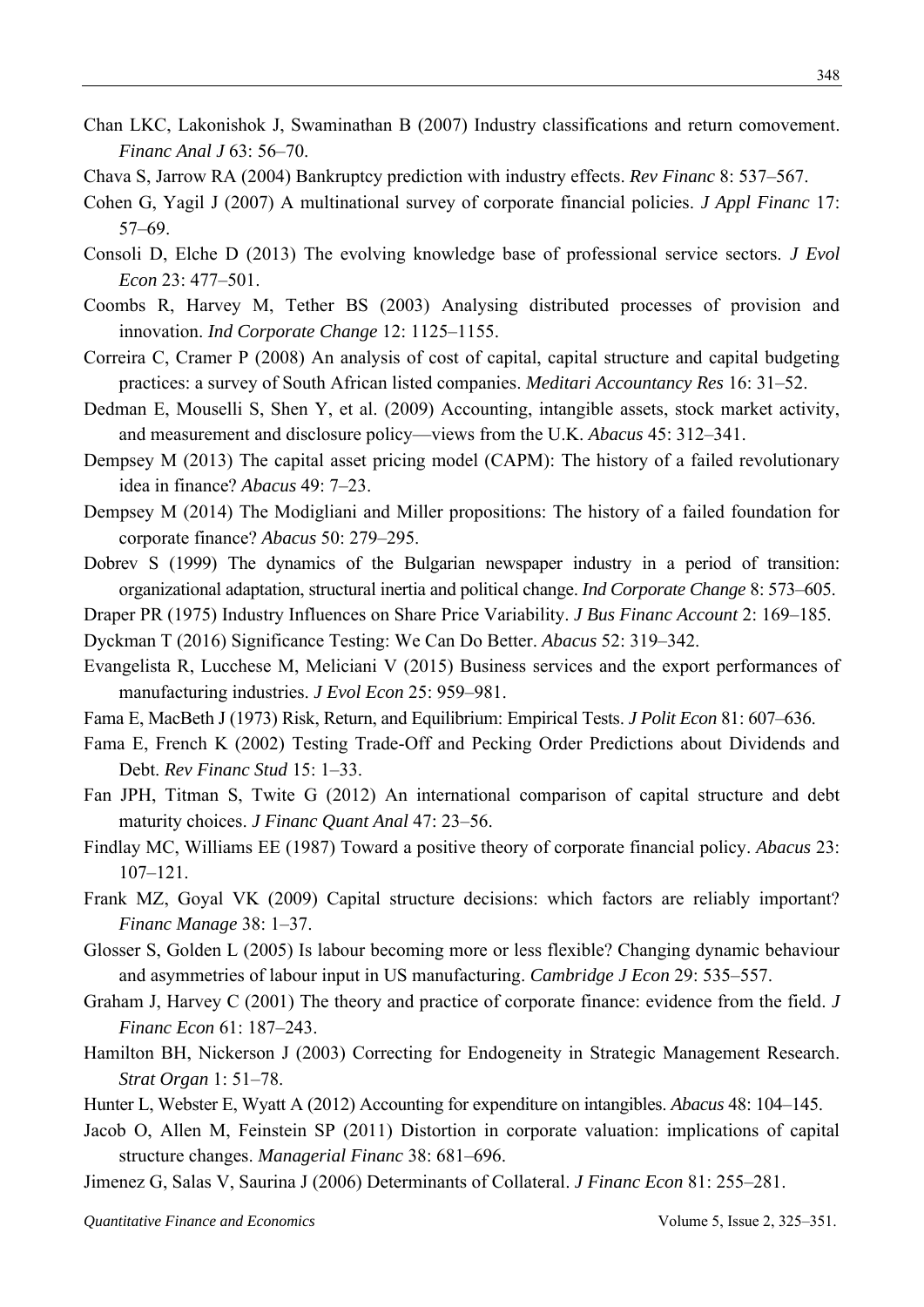- Kale J, Shahrur H (2007) Corporate Capital Structure and the Characteristics of Suppliers and Customers. *J Financ Econ* 83: 321–365.
- Kaplinsky R, Santos-Paulino A (2006) A disaggregated analysis of EU imports: the implications for the study of patterns of trade and technology. *Cambridge J Econ* 30: 587–611.
- Khalid S (2011) Financial reforms and dynamics of capital structure choice: a case of publically listed firms of Pakistan. *J Manage Res* 3: 1–16.
- Korteweg A (2010) The net benefits to leverage. *J Financ* 65: 2137–2170.
- Lazonik W, Mazzucato M (2013) The risk-reward nexus in the innovation-inequality relationship: who takes the risks? Who gets the rewards? *Ind Corporate Change* 22: 1093–1128.
- Lev B, Radhakrishnan S, Zhang W (2009) Organization capital. *Abacus* 45: 275–298.
- Levinthal D (2006) The Neo-Schumpeterian theory of the firm and the strategy field. *Ind Corporate Change* 15: 391–394.
- Lovelock C, Gummesson E (2004) Whither Services Marketing? In Search of a New Paradigm and Fresh Perspectives. *J Serv Res* 7: 20–41.
- Lovelock C, Wirtz J (2011) *Services Marketing: People, Technology and Strategy,* Seventh edition, NY. Pearson.
- MacKay P, Phillips GM (2005) How does industry affect firm financial structure? *Rev Financ Stud* 18: 1433–1466.
- Marrocu E, Paci R, Pontis M (2012) Intangible capital and firms' productivity. *Ind Corporate Change* 21: 377–402.
- Mateev M, Ivanov K (2011) How SME uniqueness affects capital structure: evidence from central and Eastern Europe panel data. *Q J Financ Account* 50: 115–143.
- Matyas L, Sevestre P (2008) *The Econometrics of Panel Data*, 3rd Edition, Springer.
- Mathews JA (2003) Competitive dynamics and economic learning: An extended resource-based view. *Ind Corporate Change* 12: 115–145.
- Mazzoleni R, Nelson R (2013) An interpretive history of challenges to neoclassical microeconomics and how they have fared. *Ind Corporate Change* 22: 1409–1451.
- McNally GM, Eng LH (1980) Management accounting practices and company characteristics. *Abacus* 16: 142–150.
- Miles ID, Tether B (2001) *Surveying Innovation in Service: Measurement and Policy Interpretation Issues*, Luxembourg: European Commission Publication.
- Miller MH (1977) Debt and taxes. *J Financ* 32: 261–275.
- Modigliani F, Miller M (1958) The Cost of Capital, Corporation Finance and the Theory of Investment. *Am Econ Rev* 68: 261–297.
- Modigliani F, Miller MH (1963) Corporate income taxes and the cost of capital: a correction. *Am Econ Rev*: 433–443.
- Nelson R, Winter S (1982) *An Evolutionary Theory of Economic Change*, Cambridge: Harvard University Press.
- Newey WK, West KD (1987) Hypothesis testing with efficient method of moments estimation. *Int Econ Rev* 28: 777–787.
- Orhangazi O (2008) Financialisation and capital accumulation in the non-financial corporate sector. *Cambridge J Econ* 32: 863–886.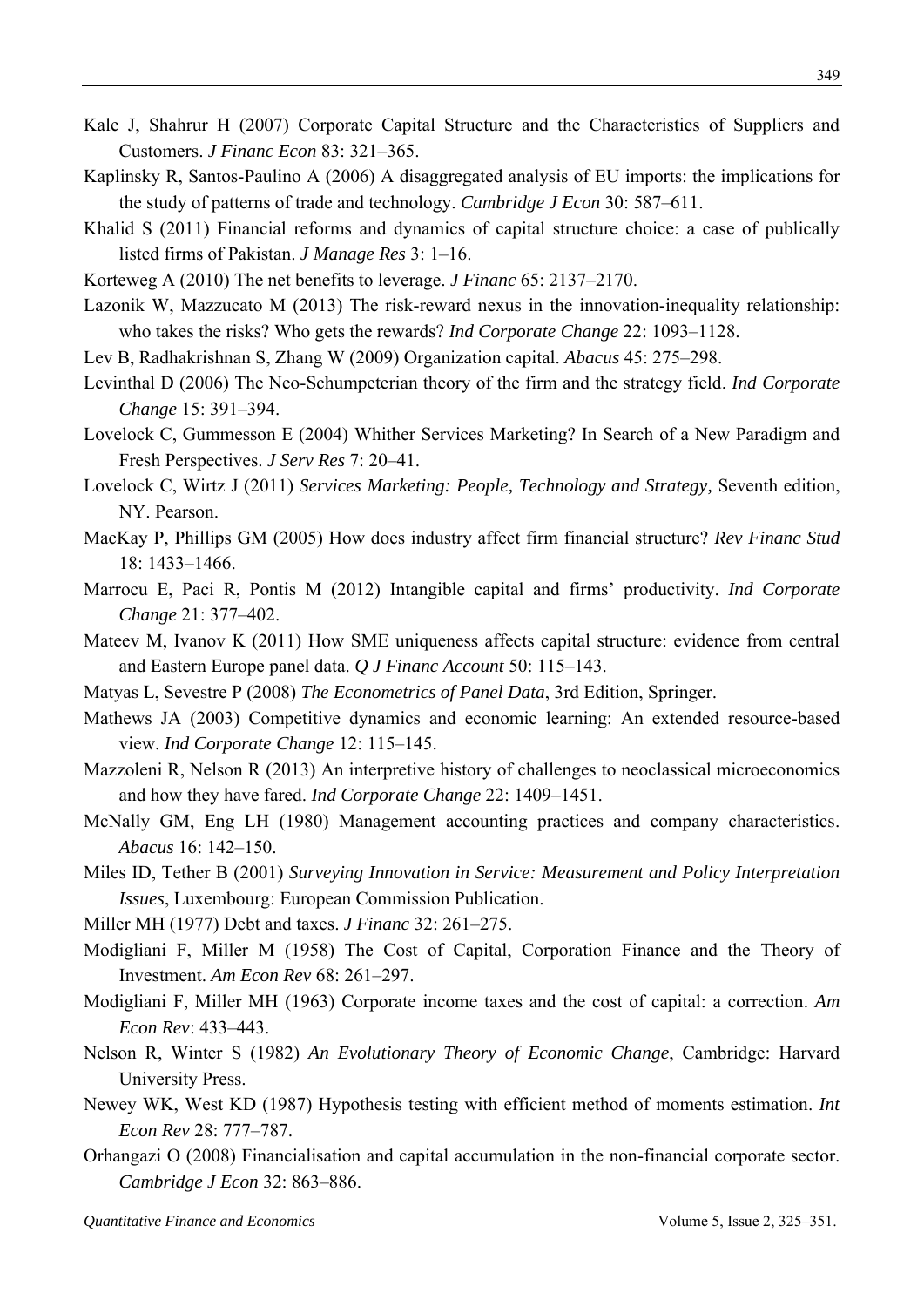- Parasuraman A, Zeithaml VA, Berry LL (1985) A Conceptual Model of Service Quality and Its Implications for Future Research. *J Mark* 49: 41–50.
- Peneder M (2002) Intangible investment and human resources. *J Evol Econ* 12: 107–134.
- Penman SH (2009) Accounting for intangible assets: There is also an income statement. *Abacus* 45: 358–371.
- Petersen MA (2009) Estimating standard errors in finance panel data sets: Comparing approaches. *Rev Financ Stud* 22: 435–480.
- Rajan R, Zingales L (1995) What Do We Know about Capital Structure? Some Evidence from International Data. *J Financ* 50: 1421–1460.
- Rathmell JM (1966) What is meant by services. *J Mark* 30: 32–36.
- Rauh JD, Sufi A (2012) Explaining corporate capital structure: product markets, leases, and asset similarity. *Rev Financ* 16: 115–155.
- Santamaría L, Nieto MJ, Miles I (2012) Service innovation in manufacturing firms: Evidence from Spain. *Technovation* 32: 144–155.
- Scellato G (2007) Patents, firm size and financial constraints: an empirical analysis for a panel of Italian manufacturing firms. *Cambridge J Econ* 31: 55–76.
- Seelantha SL (2010) Determinants of capital structure: further evidence from China. *Manage Financ Mark* 5: 106–126.
- Shaver MJ (1998) Accounting for Endogeneity When Assessing Strategy Performance: Does Entry Mode Choice Affect FDI Survival? *Manage Sci* 44: 571–586.
- Shi G, Sun J, Zhang L (2017) Product market competition and earnings management: A firm-level analysis. *J Bus Fin Acc*.
- Shleifer A, Vishny RW (1997) A survey of corporate governance. *J Financ* 52: 737–783.
- Shostack G (1977) Breaking Free From Product Marketing. *J Mark* 41: 73–80.
- Stadler C, Nobes CW (2014) The influence of country, industry, and topic factors on IFRS policy choice. *Abacus* 50: 386–421.
- Tether BS (2003) The sources and aims of innovation in services: variety between and within sectors. *Econ Innovation New Technol* 12: 481–505.
- Tether B, Hipp C, Miles I (2001) Standardisation and Particularisation in Services: evidence from Germany. *Res Policy* 30: 1115–1138.
- Titman S (1984) The Determinants of Capital Structure on a Firm's Liquidation Decision. *J Financ Econ* 13: 137–151.
- Titman S (2002) The Modigliani and Miller Theorem and the Integration of Financial Markets. *Financ Manage* 31: 101–115.
- Titman S, Tsyplakov S (2007) A dynamic model of optimal capital structure. *Rev Financ* 11: 401–451.
- Titman S, Wessels R (1988) The Determinants of Capital Structure Choice. *J Financ* 43: 1–19.
- Tollington T, Spinelli G (2012) Applying Wand and Weber's surface and deep structure approaches to financial reporting systems. *Abacus* 48: 502–517.
- Ughetto E (2008) Does internal finance matter for R&D? New evidence from a panel of Italian firms. *Cambridge J Econ* 32: 907–925.
- Volpe R, Woodlock P (2008) A survey of board financial literacy. *Corporate Financ Rev* 12: 16–21.